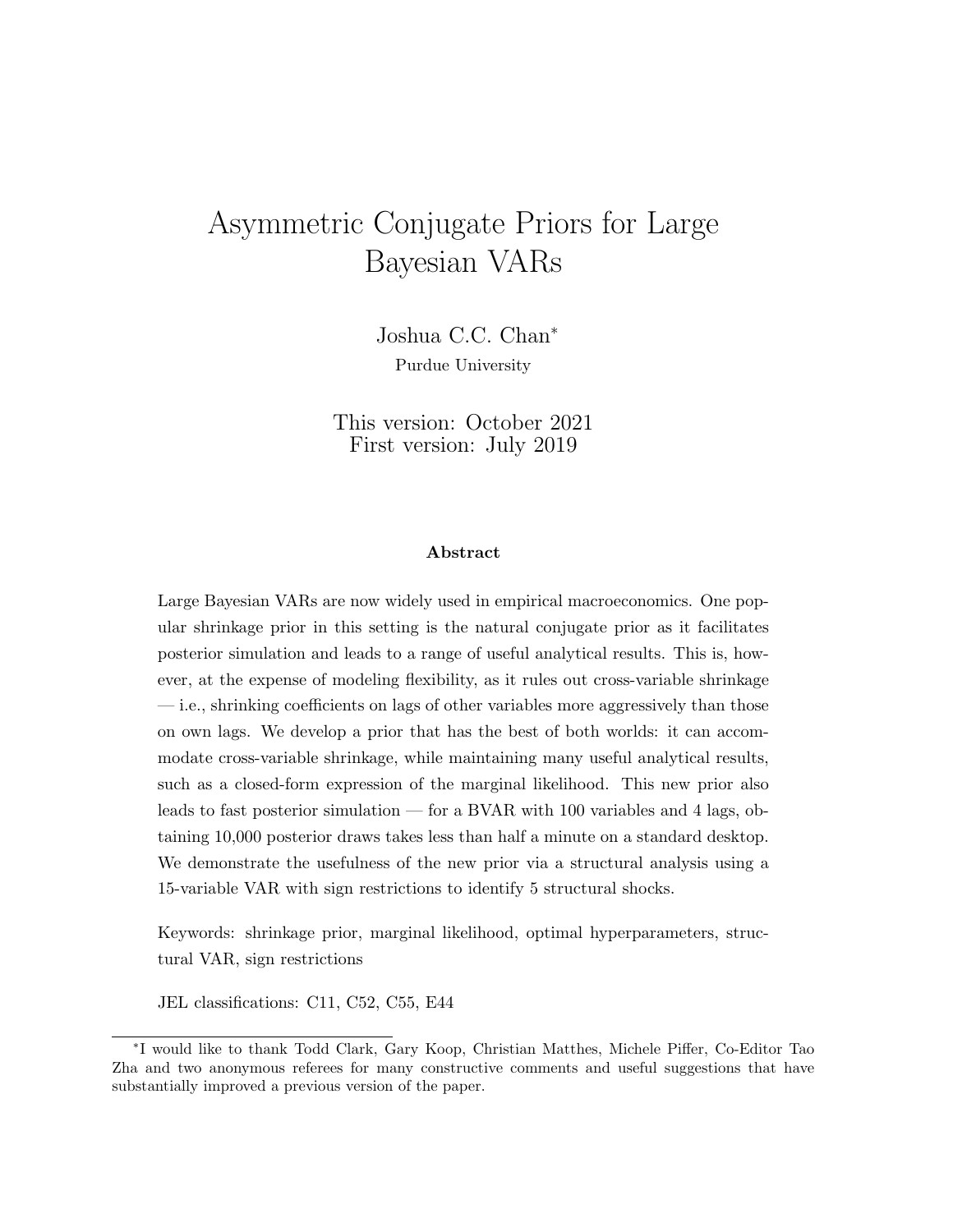### 1 Introduction

Large Bayesian vector autoregressions (BVARs) have become increasingly popular in empirical macroeconomics for forecasting and structural analysis since the influential work by Banbura, Giannone, and Reichlin (2010). Prominent examples include Carriero, Kapetanios, and Marcellino (2009), Koop (2013), Koop and Korobilis (2013) and Korobilis and Pettenuzzo (2019). VARs tend to have a lot of parameters, and the key that makes these highly parameterized VARs useful is the introduction of shrinkage priors. For large BVARs, one commonly adopted prior is the natural conjugate prior, which has a few advantages over alternatives. First, this prior is conjugate, and consequently it gives rise to a range of useful analytical results, including a closed-form expression of the marginal likelihood.<sup>1</sup> Second, the posterior covariance matrix of the VAR coefficients under this prior has a Kronecker product structure, which can be used to speed up computations.

On the other hand, a key limitation of the natural conjugate prior is that the prior covariance matrix of the VAR coefficients needs to have a Kronecker product structure, which implies cross-equation restrictions that might not be reasonable. In particular, this Kronecker structure requires symmetric treatment of own lags and lags of other variables. In many applications one might wish to shrink the coefficients on other variables' lags more strongly to zero than those of own lags. This cross-variable shrinkage, however, cannot be implemented using the natural conjugate prior due to this Kronecker structure. Carriero, Clark, and Marcellino (2015) summarize this dilemma between computational convenience and prior flexibility as: "While the pioneering work of Litterman (1986) suggested it was useful to have cross-variable shrinkage, it has become more common to estimate larger models without cross-variable shrinkage, in order to have a Kronecker structure that speeds up computations and facilitates simulation."

We develop a prior that solves this dilemma — this new prior allows asymmetric treatment between own lags and lags of other variables, while it maintains many useful analytical results, such as a closed-form expression of the marginal likelihood. In addition, we

<sup>&</sup>lt;sup>1</sup>An analytical expression for the marginal likelihood is valuable for many purposes. First, it is useful for model selection — e.g., choosing the lag length in BVARs. Second, it can be used to select prior hyperparameters that control the degree of shrinkage. Examples include Del Negro and Schorfheide (2004), Schorfheide and Song (2015) and Carriero, Clark, and Marcellino (2015). This approach of selecting hyperparameters is incorporated in the BEAR MATLAB toolbox developed by the European Central Bank (Dieppe, Legrand, and Van Roye, 2016).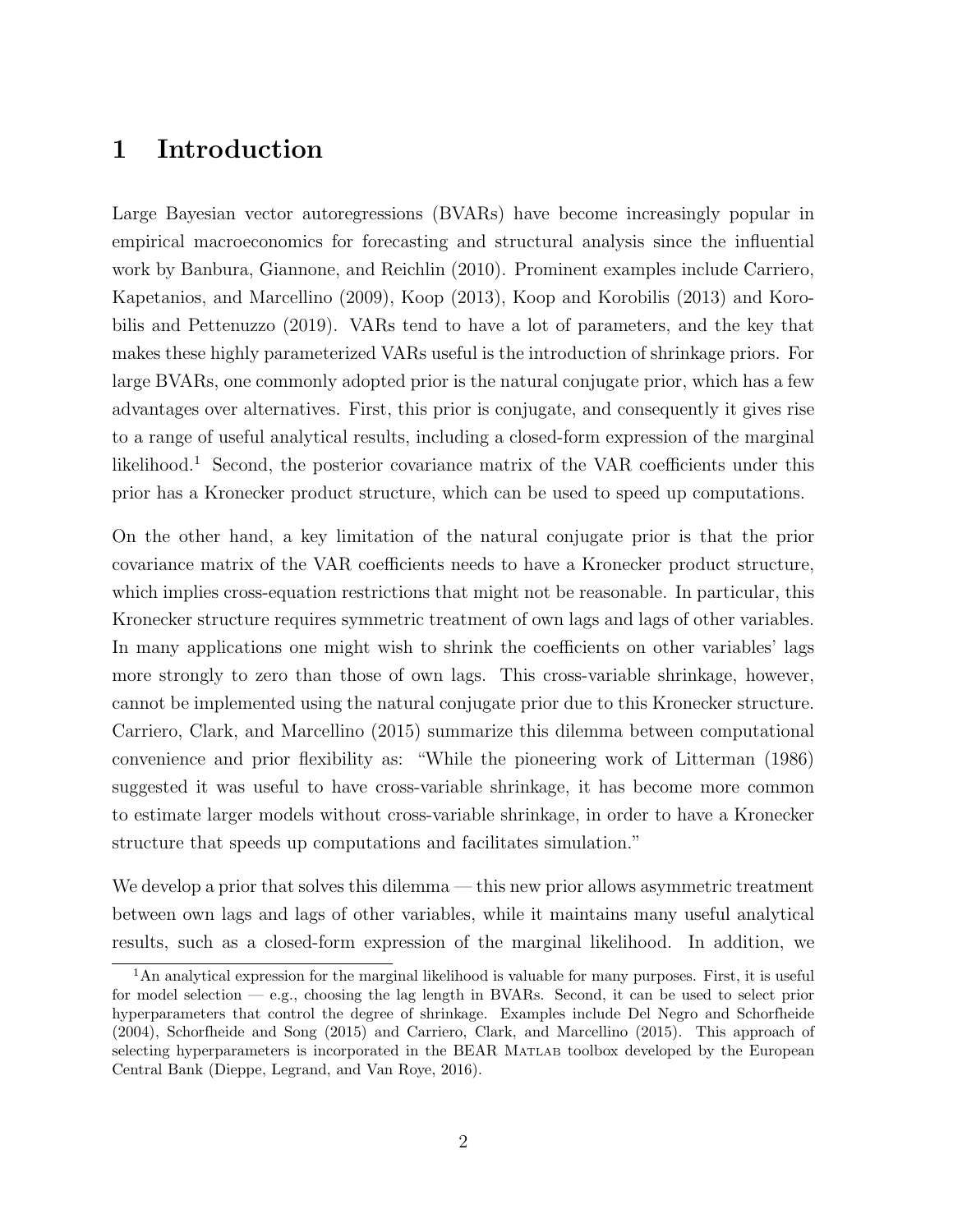exploit these analytical results to develop an efficient method to simulate directly from the posterior distribution — we obtain *independent* posterior draws and avoid Markov chain Monte Carlo (MCMC) methods altogether. For a BVAR with 100 variables and 4 lags, simulating 10,000 posterior draws under this new asymmetric conjugate prior takes less than 30 seconds.

To develop this asymmetric conjugate prior, we first write the BVAR in a recursive structural form, under which the error covariance matrix is diagonal. We then adopt an equation-by-equation estimation approach in the spirit of Carriero, Clark, and Marcellino  $(2019)$ . In particular, we assume that the parameters are a *priori* independent  $\alpha$  across equations — i.e., the joint prior density is a product of densities, each for the set of parameters in each equation. Under this setup, we show that if the VAR coefficients and the error variance in each equation follows a normal-inverse-gamma prior, the posterior distribution has the same form  $-$  i.e., it is a product of normal-inverse-gamma densities. It is useful to emphasize that this particular structural-form parameterization is intended to be a computational device and it does not commit the user to a recursive identification scheme. In particular, one can recover the reduced-form parameters from the structural-form parameter, and the posterior sampler can be used in conjunction with other identification schemes, as demonstrated in the application.

To help elicit the hyperparameters in this asymmetric conjugate prior, we prove that if we assume a standard inverse-Wishart prior on the reduced-form error covariance matrix, the implied prior on the structural-form impact matrix and error variances is a product of normal-inverse-gamma densities; and vice versa. Hence, using this proposition, we can first elicit the hyperparameters in the reduced-form prior, which is often more natural, and then obtain the implied hyperparameters in the structural-form prior. Since we can directly specify prior beliefs on the reduced-form error covariance matrix, this proposition implies that the proposed prior — with carefully chosen hyperparameters is independent of the order of the variables.

We demonstrate the usefulness of the proposed asymmetric conjugate prior and the associated posterior sampler by revisiting the empirical study in Furlanetto, Ravazzolo, and Sarferaz (2019), who use 6-variable VAR to identify 5 structural shocks using a set of sign restrictions on the contemporaneous impact matrix. Here we augment their system with a set of additional variables and consider a 15-variable VAR, which is one of the largest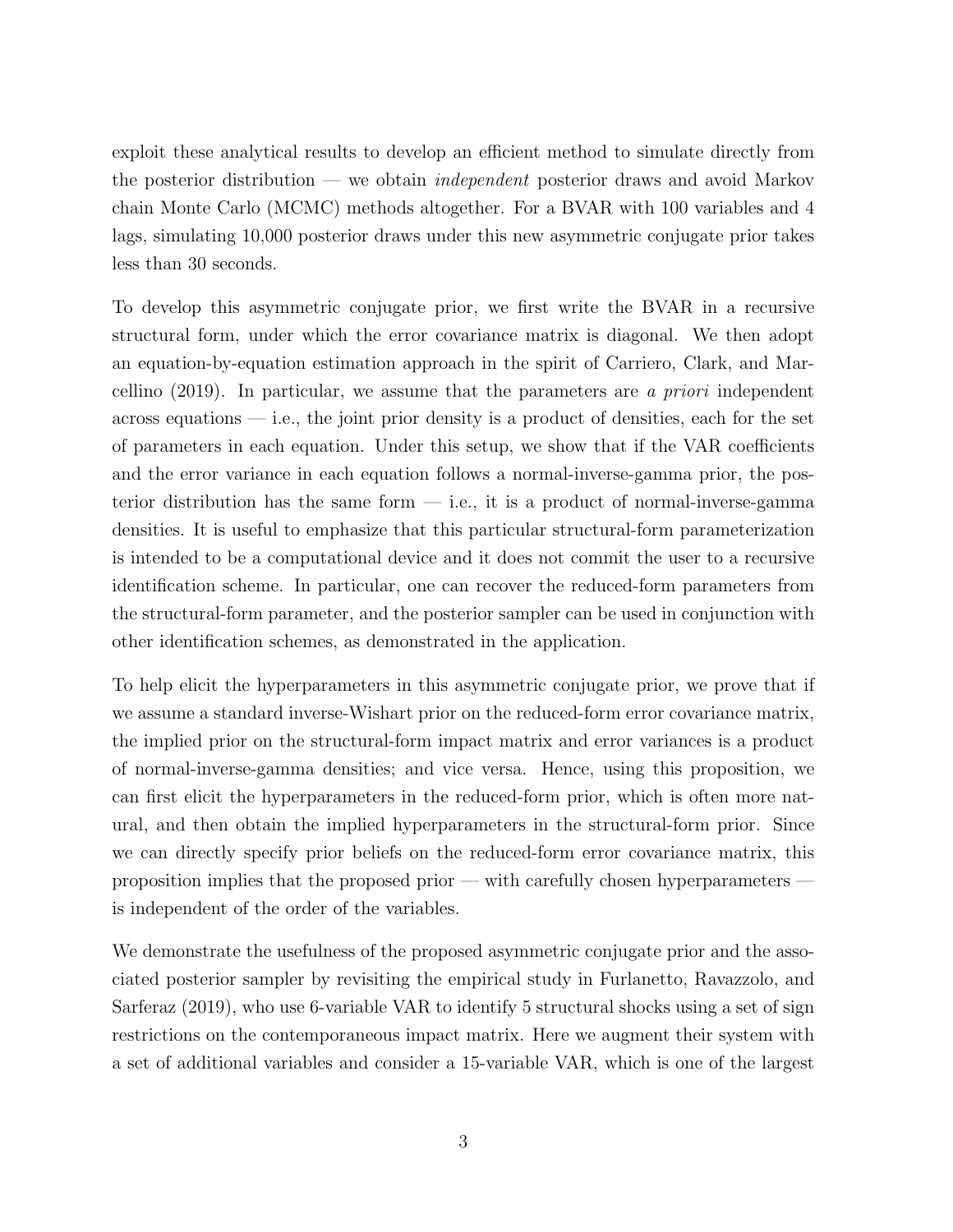VARs identified with sign restrictions considered in the literature so far. Even though there are good reasons to consider larger systems — such as concerns of informational deficiency and non-unique mapping from economic variables to data — empirical works that impose sign restrictions typically use small or medium VARs (e.g., up to 6 or 7 variables) due to the computational burden. With more variables and sign restrictions, it is clear that conventional approaches that use standard Gibbs samplers are too computationally expensive. In contrast, using the proposed asymmetric conjugate prior and the associated efficient sampler, it is feasible to conduct structural analysis with a large number of sign restrictions, which helps sharpen inference.

The rest of the paper is organized as follows. We first introduce in Section 2 a reparameterization of the reduced-form BVAR and the new asymmetric conjugate prior. We then derive the associated posterior distribution and the marginal likelihood. Section 3 discusses a few extensions of the standard BVAR, and outlines the corresponding sampling schemes. It is followed by a structural analysis using sign restrictions to illustrate the usefulness of the proposed prior in Section 4. Lastly, Section 5 concludes and briefly discusses some future research directions.

### 2 Bayesian VARs and Conjugate Priors

Let  $\mathbf{y}_t = (y_{1,t}, \dots, y_{n,t})'$  be an  $n \times 1$  vector of endogenous variables at time t. A standard VAR can be written as:

$$
\mathbf{y}_t = \widetilde{\mathbf{b}} + \widetilde{\mathbf{B}}_1 \mathbf{y}_{t-1} + \dots + \widetilde{\mathbf{B}}_p \mathbf{y}_{t-p} + \widetilde{\varepsilon}_t^y, \quad \widetilde{\varepsilon}_t^y \sim \mathcal{N}(\mathbf{0}, \widetilde{\boldsymbol{\Sigma}}), \tag{1}
$$

where  $\widetilde{\mathbf{b}}$  is an  $n \times 1$  vector of intercepts,  $\widetilde{\mathbf{B}}_1, \ldots, \widetilde{\mathbf{B}}_p$  are  $n \times n$  VAR coefficient matrices and  $\tilde{\Sigma}$  is a full covariance matrix.

The parameters in this model can be naturally divided into two blocks: the error covariance matrix  $\tilde{\Sigma}$  and the matrix of intercepts and VAR coefficients, i.e.,  $\tilde{\mathbf{B}} = (\tilde{\mathbf{b}}, \tilde{\mathbf{B}}_1, \cdots, \tilde{\mathbf{B}}_p)'$ . Under this parameterization, there is a conjugate prior on  $(\widetilde{\mathbf{B}}, \widetilde{\boldsymbol{\Sigma}})$ , namely, the normalinverse-Wishart distribution:

$$
\widetilde{\Sigma} \sim \mathcal{IW}(\widetilde{\nu}_0, \widetilde{\mathbf{S}}_0), \quad (\text{vec}(\widetilde{\mathbf{B}}) | \widetilde{\Sigma}) \sim \mathcal{N}(\text{vec}(\widetilde{\mathbf{B}}_0), \widetilde{\Sigma} \otimes \widetilde{\mathbf{V}}),
$$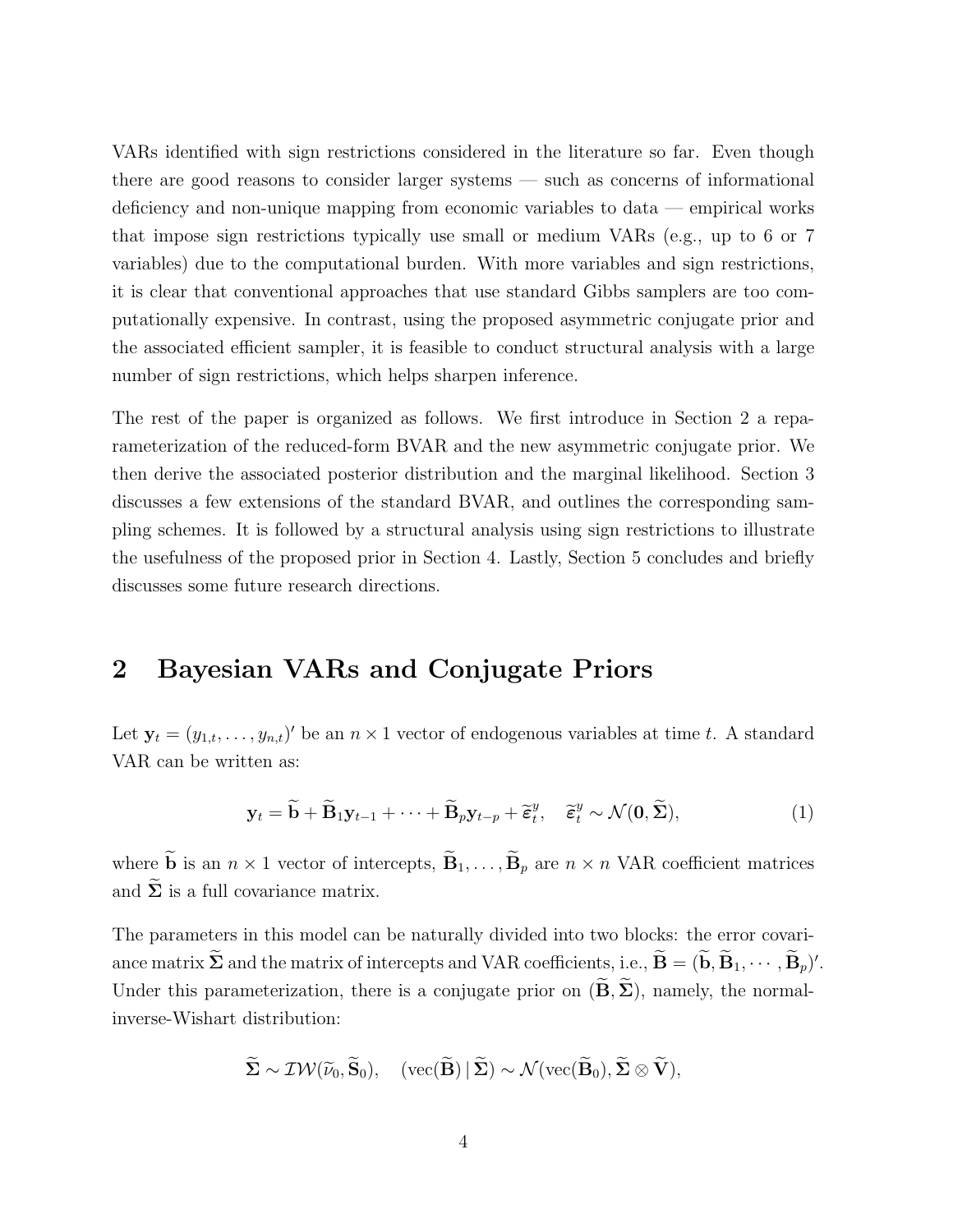where  $\otimes$  denotes the Kronecker product, vec(·) vectorizes a matrix by stacking the columns from left to right and  $\mathcal{IW}$  denotes the inverse-Wishart distribution. This prior is commonly called the natural conjugate prior and can be traced back to Zellner (1971). For textbook treatment of this prior and the associated posterior distribution, see, e.g., Koop and Korobilis (2010), Karlsson (2013) or Chan (2020b).

The main advantage of the natural conjugate prior is that it gives rise to a range of analytical results. For example, the associated posterior and one-step-ahead predictive distributions are both known; the marginal likelihood is also available in closed-form. These analytical results are useful for a variety of purposes. For instance, the closedform expression of the marginal likelihood under the natural conjugate prior can be used to calculate optimal hyperparameters, as is done in Del Negro and Schorfheide (2004), Schorfheide and Song (2015) and Carriero, Clark, and Marcellino (2015). The direct sampling algorithm to draw from the posterior distribution of (vec( $\mathbf{B}$ ),  $\Sigma$ ) can be used to develop efficient posterior samplers to estimate large, heteroscedastic Bayesian VARs. Examples include Carriero, Clark, and Marcellino (2016) and Chan (2020a).

On the other hand, one key drawback of the natural conjugate prior is that the prior covariance matrix of vec $(\widetilde{\mathbf{B}})$  is restrictive — to be conjugate it needs to have the Kronecker product structure  $\widetilde{\Sigma} \otimes \widetilde{V}$ , which implies cross-equation restrictions on the covariance matrix. In particular, this structure requires symmetric treatment of own lags and lags of other variables. In many situations one might want to shrink the coefficients on lags of other variables more strongly to zero than those of own lags. This prior belief, however, cannot be implemented using the natural conjugate prior due to the Kronecker structure.

Here we develop a prior that solves this dilemma: this new prior allows asymmetric treatment between own lags and lags of other variables, while it maintains many useful analytical results. In what follows, we first consider a reparameterization of the reducedform VAR in (1). We introduce in Section 2.2 the new asymmetric conjugate prior and discuss its properties. We then derive the associated posterior distribution and discuss an efficient sampling scheme in Section 2.3. Finally, we give an analytical expression of the marginal likelihood in Section 2.4.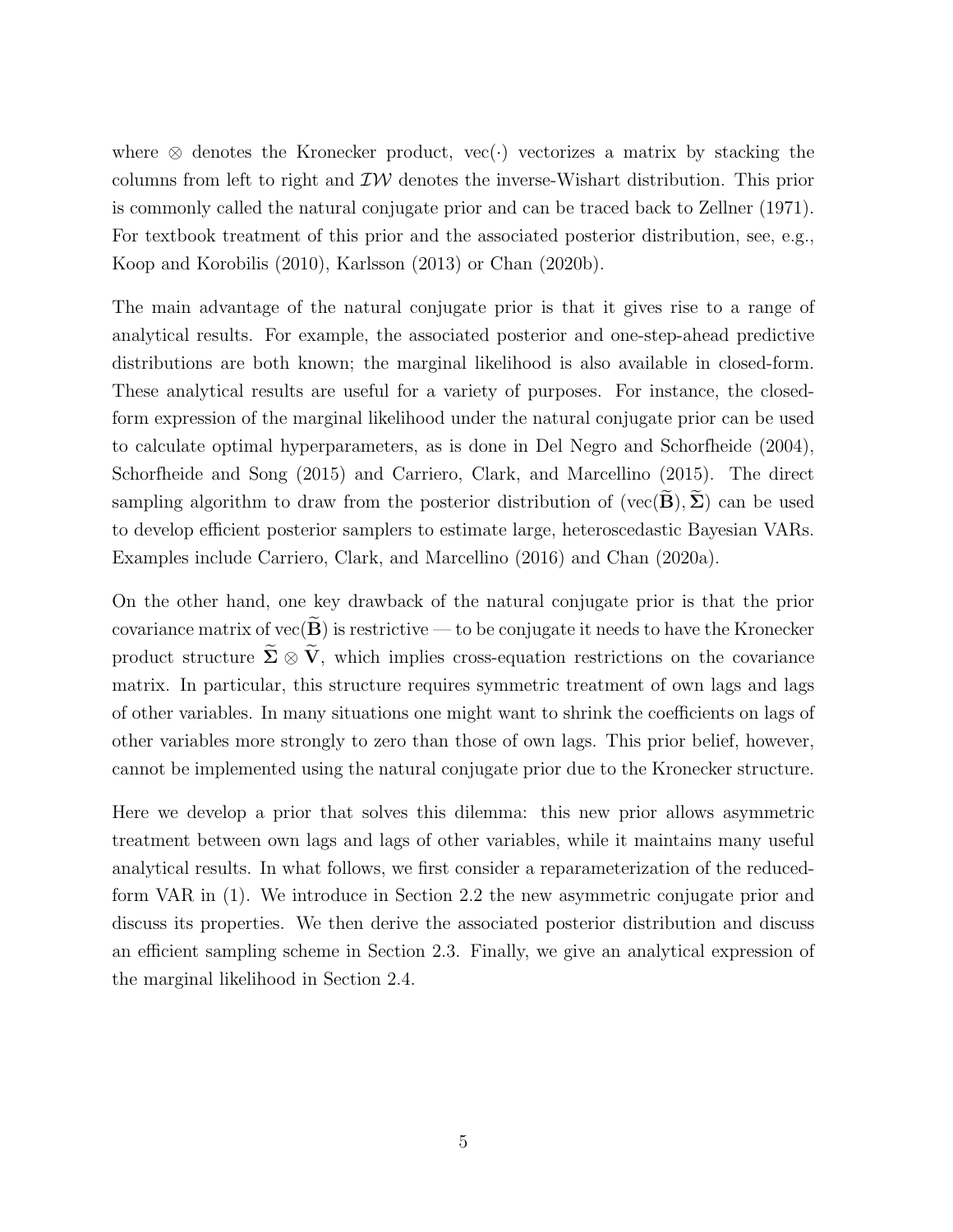#### 2.1 The Bayesian VAR in Structural Form

In this section we introduce a reparameterization of the reduced-form VAR in (1) and derive the associated likelihood function. To that end, we first write the VAR in the following structural form:

$$
\mathbf{A}\mathbf{y}_t = \mathbf{b} + \mathbf{B}_1 \mathbf{y}_{t-1} + \dots + \mathbf{B}_p \mathbf{y}_{t-p} + \varepsilon_t^y, \quad \varepsilon_t^y \sim \mathcal{N}(\mathbf{0}, \Sigma),
$$
 (2)

where **b** is an  $n \times 1$  vector of intercepts,  $\mathbf{B}_1, \ldots, \mathbf{B}_p$  are  $n \times n$  VAR coefficient matrices, **A** is an  $n \times n$  lower triangular matrix with ones on the diagonal and  $\Sigma = \text{diag}(\sigma_1^2, \ldots, \sigma_n^2)$ is diagonal. Since the covariance matrix  $\Sigma$  is diagonal, we can estimate this recursive system equation by equation without loss of efficiency.<sup>2</sup> It is easy to see that we can recover the reduced-form parameters by setting  $\dot{\mathbf{b}} = \mathbf{A}^{-1}\mathbf{b}$ ,  $\dot{\mathbf{B}}_j = \mathbf{A}^{-1}\mathbf{B}_j$ ,  $j = 1, \ldots, p$ and  $\widetilde{\Sigma} = \mathbf{A}^{-1} \Sigma (\mathbf{A}^{-1})'.$ 

For later reference, we introduce some notations. Let  $b_i$  denote the *i*-th element of **b** and let  $\mathbf{b}_{j,i}$  represent the *i*-th row of  $\mathbf{B}_j$ . Then,  $\boldsymbol{\beta}_i = (b_i, \mathbf{b}_{1,i}, \ldots, \mathbf{b}_{p,i})'$  is the intercept and VAR coefficients for the *i*-th equation. Furthermore, let  $\alpha_i$  denote the free elements in the *i*-th row of the impact matrix **A**, i.e.,  $\boldsymbol{\alpha}_i = (A_{i,1}, \ldots, A_{i,i-1})'$ . We then follow Chan and Eisenstat (2018) to rewrite the *i*-th equation of the system in (2) as:

$$
y_{i,t} = \widetilde{\mathbf{w}}_{i,t} \alpha_i + \widetilde{\mathbf{x}}_t \boldsymbol{\beta}_i + \varepsilon_{i,t}^y, \quad \varepsilon_{i,t}^y \sim \mathcal{N}(0, \sigma_i^2),
$$

where  $\widetilde{\mathbf{w}}_{i,t} = (-y_{1,t}, \dots, -y_{i-1,t})$  and  $\widetilde{\mathbf{x}}_t = (1, \mathbf{y}'_{t-1}, \dots, \mathbf{y}'_{t-p})$ . Note that  $y_{i,t}$  depends on the contemporaneous variables  $y_{1,t}, \ldots, y_{i-1,t}$ . But since the system is triangular, when we perform the change of variables from  $\varepsilon_t^y$  $t_t^y$  to  $\mathbf{y}_t$  to obtain the likelihood function, the corresponding Jacobian has unit determinant and the likelihood function has the usual Gaussian form.

<sup>2</sup>Carriero, Clark, and Marcellino (2019) pioneer a similar equation-by-equation estimation approach to estimate a large VAR with a standard stochastic volatility specification. However, they use the reducedform parameterization in (1), whereas here we use the structural form in (2). As we will see below, the latter parameterization has the advantage of having a convenient representation as  $n$  independent regressions and it consequently leads to a more efficient sampling scheme. Ando and Zellner (2010) also consider a similar reparameterization of the reduced-form VAR that allows equation-by-equation estimation. But in their implementation they need to switch between two parameterizations, which makes estimation more cumbersome.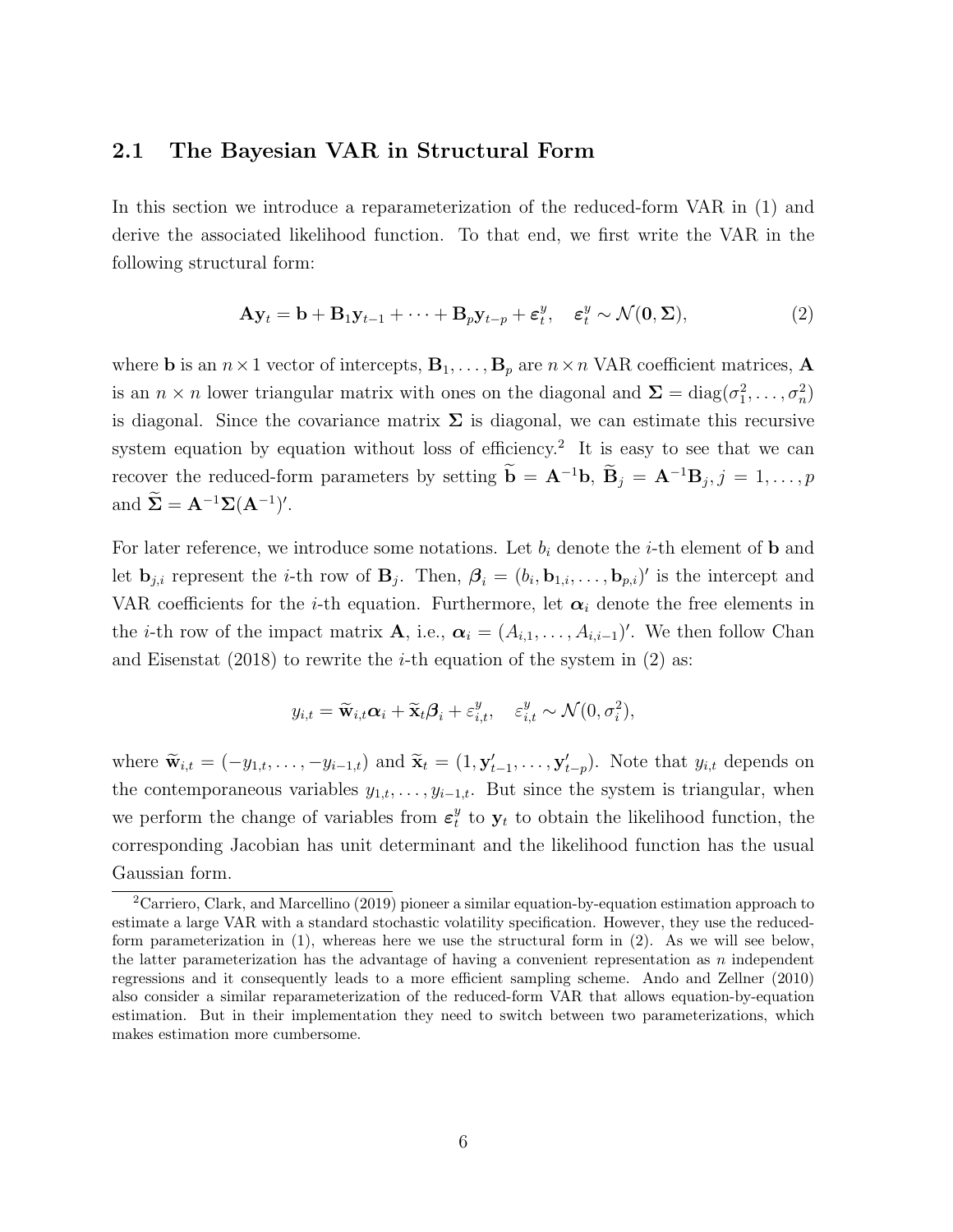If we let  $\mathbf{x}_{i,t} = (\widetilde{\mathbf{w}}_{i,t}, \widetilde{\mathbf{x}}_t)$ , we can further simplify the *i*-th equation as:

$$
y_{i,t} = \mathbf{x}_{i,t}\boldsymbol{\theta}_i + \varepsilon_{i,t}^y, \quad \varepsilon_{i,t}^y \sim \mathcal{N}(0, \sigma_i^2),
$$

where  $\boldsymbol{\theta}_i = (\boldsymbol{\beta}_i^\prime)$  $i'$ ,  $\alpha'_{i}$ )' is of dimension  $k_{i} = np + i$ . Hence, we have rewritten the structural VAR in  $(2)$  as a system of n independent regressions. Moreover, by stacking the elements of the impact matrix  $\alpha_i$  and the VAR coefficients  $\beta_i$ , we can sample them together to improve efficiency.<sup>3</sup>

To derive the likelihood function, we further stack  $y_i = (y_{i,1}, \ldots, y_{i,T})'$  and define  $\mathbf{X}_i$  and  $\boldsymbol{\varepsilon}^y_i$  $\frac{y}{i}$  similarly. Hence, we can rewrite the above equation as follows:

$$
\mathbf{y}_i = \mathbf{X}_i \boldsymbol{\theta}_i + \boldsymbol{\varepsilon}^y_i, \quad \boldsymbol{\varepsilon}^y_i \sim \mathcal{N}(\mathbf{0}, \sigma^2_i \mathbf{I}_T).
$$

Finally, let  $\boldsymbol{\theta} = (\boldsymbol{\theta}_1^T)$  $_{1}^{\prime},\ldots,\boldsymbol{\theta}_{\eta}^{\prime}$ ',  $\sigma^2 = (\sigma_1^2, \ldots, \sigma_n^2)'$ . Then, the likelihood function of the VAR in (2) is given by

$$
p(\mathbf{y} \mid \boldsymbol{\theta}, \boldsymbol{\sigma}^2) = \prod_{i=1}^n p(\mathbf{y}_i \mid \boldsymbol{\theta}_i, \sigma_i^2) = \prod_{i=1}^n (2\pi\sigma_i^2)^{-\frac{T}{2}} e^{-\frac{1}{2\sigma_i^2}(\mathbf{y}_i - \mathbf{X}_i\boldsymbol{\theta}_i)'(\mathbf{y}_i - \mathbf{X}_i\boldsymbol{\theta}_i)}.
$$
(3)

In other words, the likelihood function is the product of n Gaussian densities.

#### 2.2 Asymmetric Conjugate Priors

Next we introduce a conjugate prior on  $(\theta, \sigma^2)$  that allows differential treatment between prior variances on own lags versus others. We assume that the parameters are a priori independent across equations, i.e.,  $p(\theta, \sigma^2) = \prod_{i=1}^n p(\theta_i, \sigma_i^2)$ . Furthermore, we consider a normal-inverse-gamma prior for each pair  $(\theta_i, \sigma_i^2), i = 1, \ldots, n$ :

$$
(\boldsymbol{\theta}_i | \sigma_i^2) \sim \mathcal{N}(\mathbf{m}_i, \sigma_i^2 \mathbf{V}_i), \qquad \sigma_i^2 \sim \mathcal{IG}(\nu_i, S_i), \tag{4}
$$

<sup>&</sup>lt;sup>3</sup>This more efficient blocking scheme has been used previously in the literature. For example, Eisenstat, Chan, and Strachan (2016) use it to speed up computations in the context of time-varying parameter VARs with stochastic volatility.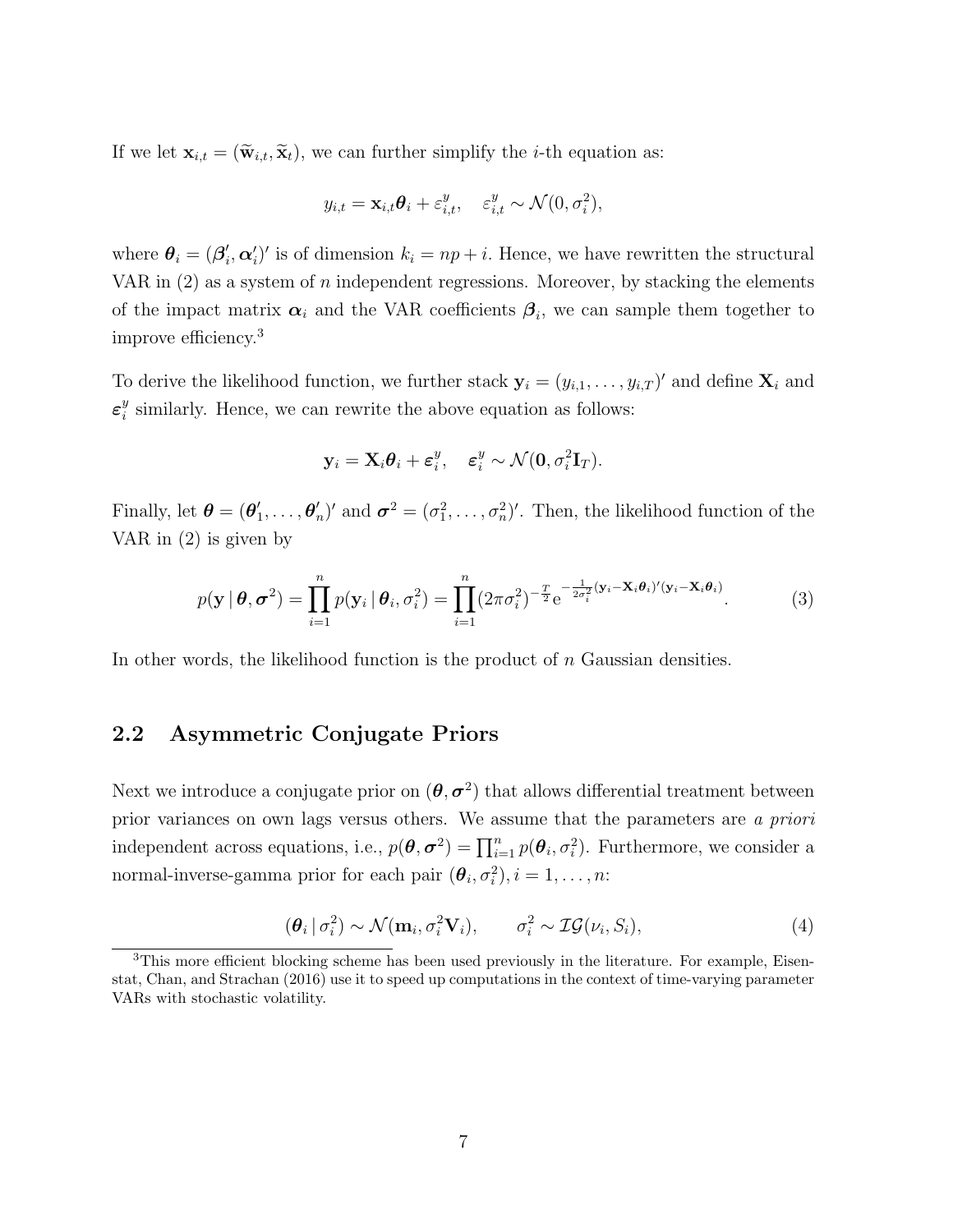and we write  $(\theta_i, \sigma_i^2) \sim \mathcal{NIG}(\mathbf{m}_i, \mathbf{V}_i, \nu_i, S_i)$ . In other words, the prior density of  $(\theta, \sigma^2)$ is given by

$$
p(\theta, \sigma^2) = \prod_{i=1}^n c_i (\sigma_i^2)^{-\left(\nu_i + 1 + \frac{k_i}{2}\right)} e^{-\frac{1}{\sigma_i^2} \left(S_i + \frac{1}{2}(\theta_i - m_i)'\mathbf{V}_i^{-1}(\theta_i - m_i)\right)},
$$
\n(5)

where  $c_i = (2\pi)^{-\frac{k_i}{2}} |\mathbf{V}_i|^{-\frac{1}{2}} S_i^{\nu_i} / \Gamma(\nu_i)$ .<sup>4</sup>

Since the prior variance of each element of  $\theta_i$  is controlled by the corresponding diagonal element of  $V_i$ , it is obvious that this prior can accommodate different prior variances between own lags versus others. As we will show in the next section, this prior is also conjugate. To distinguish this from the natural conjugate prior, we call the prior in (4) the asymmetric conjugate prior. The hyperparameters of the asymmetric conjugate prior are  $\mathbf{m}_i, \mathbf{V}_i, \nu_i$  and  $S_i, i = 1, \ldots, n$ . Next we describe how one can elicit these hyperparameters.

First partition  $\mathbf{m}_i = (\mathbf{m}'_{\boldsymbol{\beta},i}, \mathbf{m}'_{\boldsymbol{\alpha},i})$  and  $\mathbf{V}_i = \text{diag}(\mathbf{V}_{\boldsymbol{\beta},i}, \mathbf{V}_{\boldsymbol{\alpha},i})$ , where  $\mathbf{m}_{\boldsymbol{\alpha},i}$  and  $\mathbf{V}_{\boldsymbol{\alpha},i}$  are the hyperparameters corresponding to  $\alpha_i$ , whereas  $m_{\beta,i}$  and  $V_{\beta,i}$  are those associated with  $\beta_i$ . In what follows, we first discuss eliciting the hyperparameters associated with  $\alpha_i$  and  $\sigma_i^2$  — i.e.,  $\mathbf{m}_{\alpha,i}$ ,  $\mathbf{V}_{\alpha,i}$ ,  $\nu_i$  and  $S_i$ . We then introduce two Minnesota-type shrinkage priors for the VAR coefficients  $\beta_i$ .

Since  $\alpha_i$  and  $\sigma_i^2$  control the reduced-form error covariance matrix  $\hat{\Sigma} = A^{-1}\Sigma(A^{-1})'$ , one concern is that an arbitrary choice of the hyperparameters for  $\alpha_i$  and  $\sigma_i^2$  would induce some unreasonable prior on  $\widetilde{\Sigma}$ . For example, the implied prior on the *i*-th diagonal element of  $\tilde{\Sigma}$  might mechanically depend on its position in the *n*-tuple — i.e., the induced prior on  $\Sigma$  depends on the order of the variables and is not invariant to reordering. This problem is especially acute for large systems due to the fact that  $A^{-1}$  is lower triangular.

To avoid this potential non-invariance problem, we instead specify a prior on the reducedform error covariance matrix  $\widetilde{\Sigma}$ . And given this prior on  $\widetilde{\Sigma}$ , we then derive the implied prior on  $\alpha_i$  and  $\sigma_i^2$ ,  $i = 1, \ldots, n$ . Since we can directly elicit prior beliefs on the elements

<sup>4</sup>The proposed prior is related to the work of Baumeister and Hamilton (2015), who also consider equation-specific conjugate priors on the structural VAR coefficients and error variances. But since they consider a more general setting with a possibly non-triangular impact matrix A, they need a Metropolis-Hastings step to explore the marginal posterior distribution A. In contrast, in our special case with a lower triangular A, the proposed prior can be shown to be conjugate and direct sampling of all the parameters is available.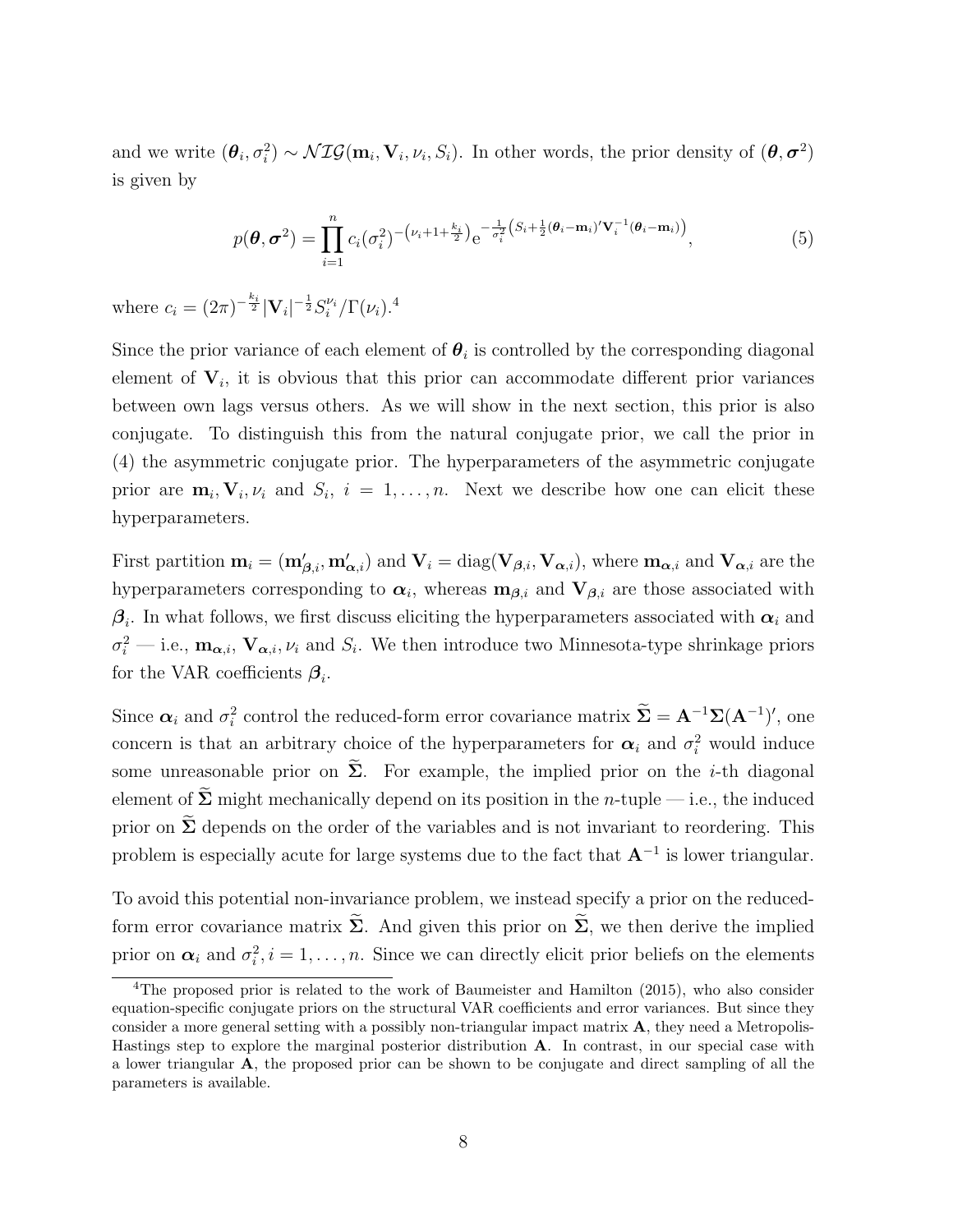of  $\widetilde{\Sigma}$ , as a result these prior beliefs do not depend on the parameters' position in  $\widetilde{\Sigma}$ . To that end, we consider a standard inverse-Wishart prior on  $\tilde{\Sigma}$  centered around  $S =$  $diag(s_1^2, \ldots, s_n^2)$ , where  $s_i^2$  denotes the sample variance of the residuals from an AR(4) model for the variable  $i, i = 1, ..., n$ . More precisely,  $\widetilde{\Sigma} \sim \mathcal{IW}(\nu_0, \mathbf{S})$  with  $\nu_0 = n + 2$ . This prior on  $\widetilde{\Sigma}$  is commonly used in the literature (e.g., in Kadiyala and Karlsson, 1997; Carriero, Clark, and Marcellino, 2015). It turns out that, quite remarkably, the implied prior on  $\alpha_i$  and  $\sigma_i^2$  is normal-inverse-gamma. The following proposition and corollary summarize this result.<sup>5</sup>

Proposition 1. Consider the following normal-inverse-gamma priors on the diagonal elements of  $\Sigma$  and the lower triangular elements of  $A$ :

$$
\sigma_i^2 \sim \mathcal{IG}\left(\frac{\nu_0 + i - n}{2}, \frac{s_i^2}{2}\right), \quad i = 1, \dots, n,
$$
\n<sup>(6)</sup>

$$
(A_{i,j} \mid \sigma_i^2) \sim \mathcal{N}\left(0, \frac{\sigma_i^2}{s_j^2}\right), \quad 1 \leqslant j < i \leqslant n, \ i = 2, \dots, n. \tag{7}
$$

Then,  $\tilde{\Sigma}^{-1} = A' \Sigma^{-1} A$  has the Wishart distribution  $\tilde{\Sigma}^{-1} \sim \mathcal{W}(\nu_0, \mathbf{S}^{-1})$ , where  $\mathbf{S} =$  $diag(s_1^2, \ldots, s_n^2)$ . It follows that  $\overline{\Sigma} \sim \mathcal{IW}(\nu_0, \mathbf{S})$ .

The proof is given in the Online Appendix. Since the mapping  $\tilde{\Sigma}^{-1} = A' \Sigma^{-1} A$  is oneto-one, the converse of Proposition 1 is also true.

**Corollary 1.** Using the same notations as in Proposition 1, if  $\widetilde{\Sigma} \sim \mathcal{IW}(\nu_0, \mathbf{S})$ , then the implied priors on  $A_{i,j}$  and  $\sigma_i^2$ ,  $i = 1, \ldots, n, j = 1, \ldots, i-1$ , are the normal-inverse-gamma distributions given in (6) and (7).

The proof is given in the Online Appendix. With these results, we can now make precise the claim that the proposed normal-inverse-gamma prior is independent of the order of the variables. Suppose the covariance matrix of the reduced-form error vector  $\tilde{\epsilon}_t^y$  $_{t}^{y}$  is  $\Sigma$ , which has the prior  $\mathcal{IW}(\nu_0, \mathbf{S})$ . We claim that if we change the order of the reduced-form errors, we can use the normal-inverse-gamma prior to specify an appropriate inverse-Wishart prior — we simply need to reorder the associated hyperparameters accordingly.

<sup>&</sup>lt;sup>5</sup>In the context of a general structural VAR, Sims and Zha (1998) suggest precisely this approach of deriving the implied prior on the impact matrix from a natural prior (inverse-Wishart) on the error covariance matrix. However, under their parameterization (Cholesky factorization), the implied prior on the impact matrix is non-standard. In contrast, we use a modified Cholesky factorization and the implied prior can be shown to be of the form of a normal-inverse-gamma distribution.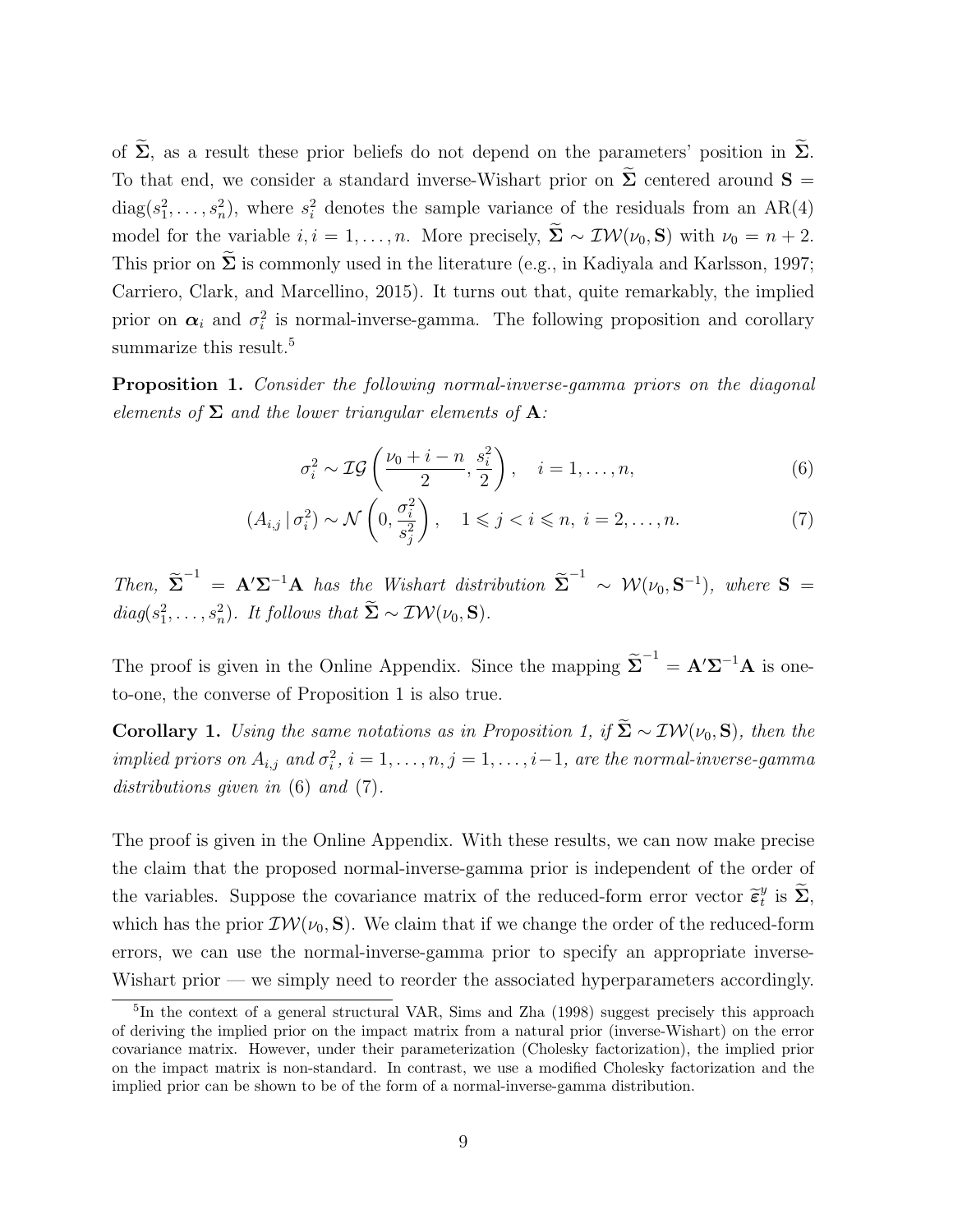More specifically, let  $\pi$  denote an arbitrary permutation of n elements with the associated permutation matrix  $P_{\pi}$ . If we permute the order of the dependent variables via  $P_{\pi}y_t =$  $(y_{\pi(1),t},\ldots,y_{\pi(n),t})'$ , its error covariance matrix is then  $\mathbf{P}_{\pi}\Sigma\mathbf{P}'_{\pi}$  and has the  $\mathcal{IW}(\nu_0,\mathbf{S}_{\pi})$ distribution, where  $S_{\pi} = P_{\pi} S P'_{\pi} = \text{diag}(s_{\pi(1)}^2, \dots, s_{\pi(n)}^2)$ . Using Proposition 1, we can find a set of normal-inverse-gamma priors that induces this inverse-Wishart prior  $\mathcal{IW}(\nu_0, \mathbf{S}_\pi)$ . We summarize this result in the following corollary.

Corollary 2. Suppose  $\widetilde{\Sigma} \sim \mathcal{IW}(\nu_0, S)$  and let  $\pi$  denote a permutation of n elements with the associated permutation matrix  $P_{\pi}$ . It follows that  $P_{\pi} \Sigma P'_{\pi} \sim \mathcal{IW}(\nu_0, S_{\pi})$ , where  ${\bf S}_{\pi} = \textit{diag}(s^2_{\pi(1)}, \ldots, s^2_{\pi(n)})$ . Consider the following normal-inverse-gamma priors on the diagonal elements of  $\Sigma$  and the lower triangular elements of  $A$ :

$$
\sigma_i^2 \sim \mathcal{IG}\left(\frac{\nu_0 + i - n}{2}, \frac{s_{\pi(i)}^2}{2}\right), \quad i = 1, \dots, n,
$$
  

$$
(A_{i,j} | \sigma_i^2) \sim \mathcal{N}\left(0, \frac{\sigma_i^2}{s_{\pi(j)}^2}\right), \quad 1 \leqslant j < i \leqslant n, \ i = 2, \dots, n.
$$

Then,  $\check{\Sigma}^{-1} = A' \Sigma^{-1} A$  has the Wishart distribution  $W(\nu_0, S_\pi^{-1})$ . That is,  $\check{\Sigma} \sim \mathcal{IW}(\nu_0, S_\pi)$ .

The proof follows directly from Proposition 1. In addition, Proposition 1 holds for the more general case where S is any symmetric positive definite matrix. That is, the induced priors on the structural-form variances are independent gamma distributions and the conditional priors of the free elements of A are normal distributions. But unlike the previous case with diagonal S, here the free elements in the same row of A are correlated. We summarize the results in the following corollary.<sup>6</sup> Its proof is given in the Online Appendix.

Corollary 3. Suppose  $\widetilde{\Sigma} \sim \mathcal{IW}(\nu_0, \mathbf{R})$ , where **R** is a symmetric positive definite matrix. Factor  $\tilde{\Sigma}^{-1} = C'\Sigma^{-1}C$  and  $R^{-1} = L'S^{-1}L$ , where C and L are lower triangular matrices with ones on the main diagonal,  $\Sigma = diag(\sigma_1^2, \ldots, \sigma_n^2)$  and  $S = diag(s_1^2, \ldots, s_n^2)$ are diagonal matrices. Let  $\mathbf{c}_i$  denote the free elements of the *i*-th row of  $\mathbf{C}$ , *i.e.*,  $\mathbf{c}_i =$  $(C_{i,1},\ldots,C_{i,i-1})'$ , and let  $\mathbf{L}_{1:i-1}$  denote the  $(i-1)\times(i-1)$  matrix that consists of the first  $(i - 1)$  rows and columns of **L**. Similarly define  $\mathbf{l}_i$  and  $\mathbf{S}_{1:i-1}$ . Then, the implied priors

 $6$ Chan and Jeliazkov (2009) have shown a similar result. However, their proof is not sufficiently constructive and they did not give an explicit mapping between the inverse-Wishart parameters and the normal-inverse-gamma parameters.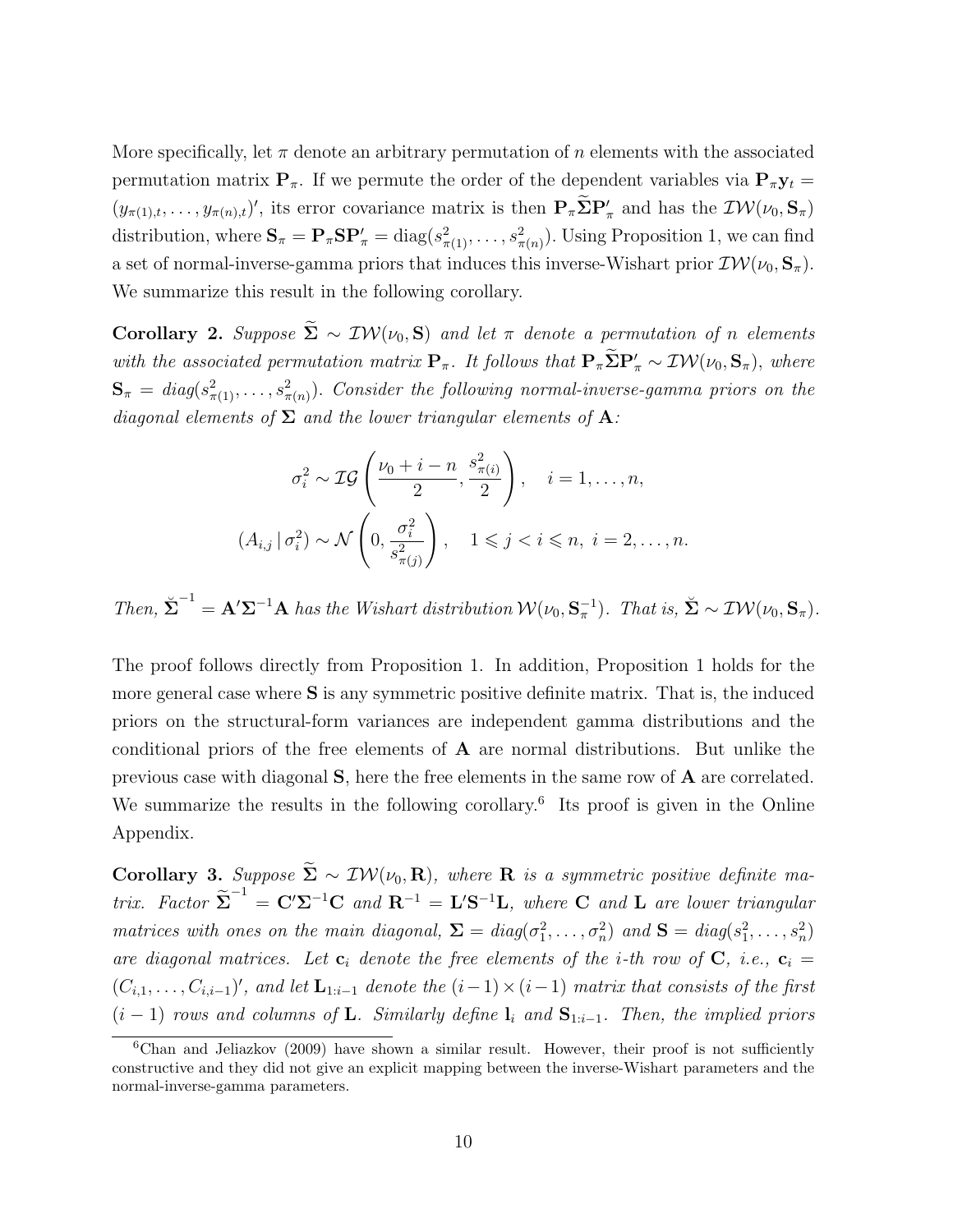on  $\mathbf{c}_i$  and  $\sigma_i^2$  are

$$
\sigma_i^2 \sim \mathcal{IG}\left(\frac{\nu_0 + i - n}{2}, \frac{s_i^2}{2}\right), \quad i = 1, \dots, n,\tag{8}
$$

$$
\left(\mathbf{c}_{i} \,|\, \sigma_{i}^{2}\right) \sim \mathcal{N}\left(\mathbf{l}_{i}, \sigma_{i}^{2} \mathbf{L}'_{1:i-1} \mathbf{S}_{1:i-1}^{-1} \mathbf{L}_{1:i-1}\right), \quad i = 2, \ldots, n. \tag{9}
$$

Since the mapping  $\tilde{\Sigma}^{-1} = \mathbf{C}' \Sigma^{-1} \mathbf{C}$  is one-to-one, the converse is also true. That is, if we assume that  $(c_i, \sigma_i^2)$  follows the normal-inverse-gamma distributions given in (8) and (9), then the implied prior on  $\widetilde{\Sigma}$  is inverse-Wishart:  $\widetilde{\Sigma} \sim \mathcal{IW}(\nu_0, \mathbf{R})$ .

Hence, the above proposition and corollaries give us a guide to elicit the hyperparameters associated with  $\alpha_i$  and  $\sigma_i^2$ . In our baseline case, we set  $\nu_i = 1 + i/2$ ,  $S_i = s_i^2/2$ ,  $\mathbf{m}_{\alpha,i} = \mathbf{0}$ and  $\mathbf{V}_{\alpha,i} = \text{diag}(1/s_1^2, \ldots, 1/s_{i-1}^2)$ . These values imply that the prior on the reduced-form error covariance matrix is  $\Sigma \sim \mathcal{IW}(n+2, \mathbf{S})$  with prior mean S. Furthermore, if we wish to have an inverse-Wishart prior on  $\Sigma$  with a non-diagonal prior mean, we can simply use Corollary 3 to elicit the associated values for  $\mathbf{m}_{\alpha,i}$  and  $\mathbf{V}_{\alpha,i}$ .

Next, we describe two ways to set the hyperparameters  $\mathbf{m}_{\beta,i}$  and  $\mathbf{V}_{\beta,i}$ . The first approach directly elicits prior beliefs on the structural VAR coefficients  $\beta_i$ . The idea of crossvariable shrinkage in this setting has been previously explored in Leeper, Sims, and Zha (1996) and Sims and Zha (1998). We therefore follow Sims and Zha (1998), who consider Minnesota-type shrinkage priors for VAR coefficients in the structural form.<sup>7</sup> More specifically, we set  $\mathbf{m}_{\beta,i} = \mathbf{0}$  to shrink the VAR coefficients to zero for growth rates data; for level data,  $\mathbf{m}_{\beta,i}$  is set to be zero as well except the coefficient associated with the first own lag, which is set to be one.

Recall that  $V_{\beta,i}$  is the ratio of the prior covariance matrix of  $\beta_i$  relative to the error variance  $\sigma_i^2$ . Similar to the Minnesota prior, here we assume  $V_{\beta,i}$  to be diagonal with the

<sup>7</sup>As noted by Sims and Zha (1998), a general structural VAR is a simultaneous equations model and there is no dependent variable in an equation (other than an arbitrary normalization). Hence, the distinction between 'own' lags vs 'others' is not meaningful. However, our setup is the special case of a recursive system, where there is a natural dependent variable in each equation. Hence, we can distinguish between 'own' vs 'other' lags.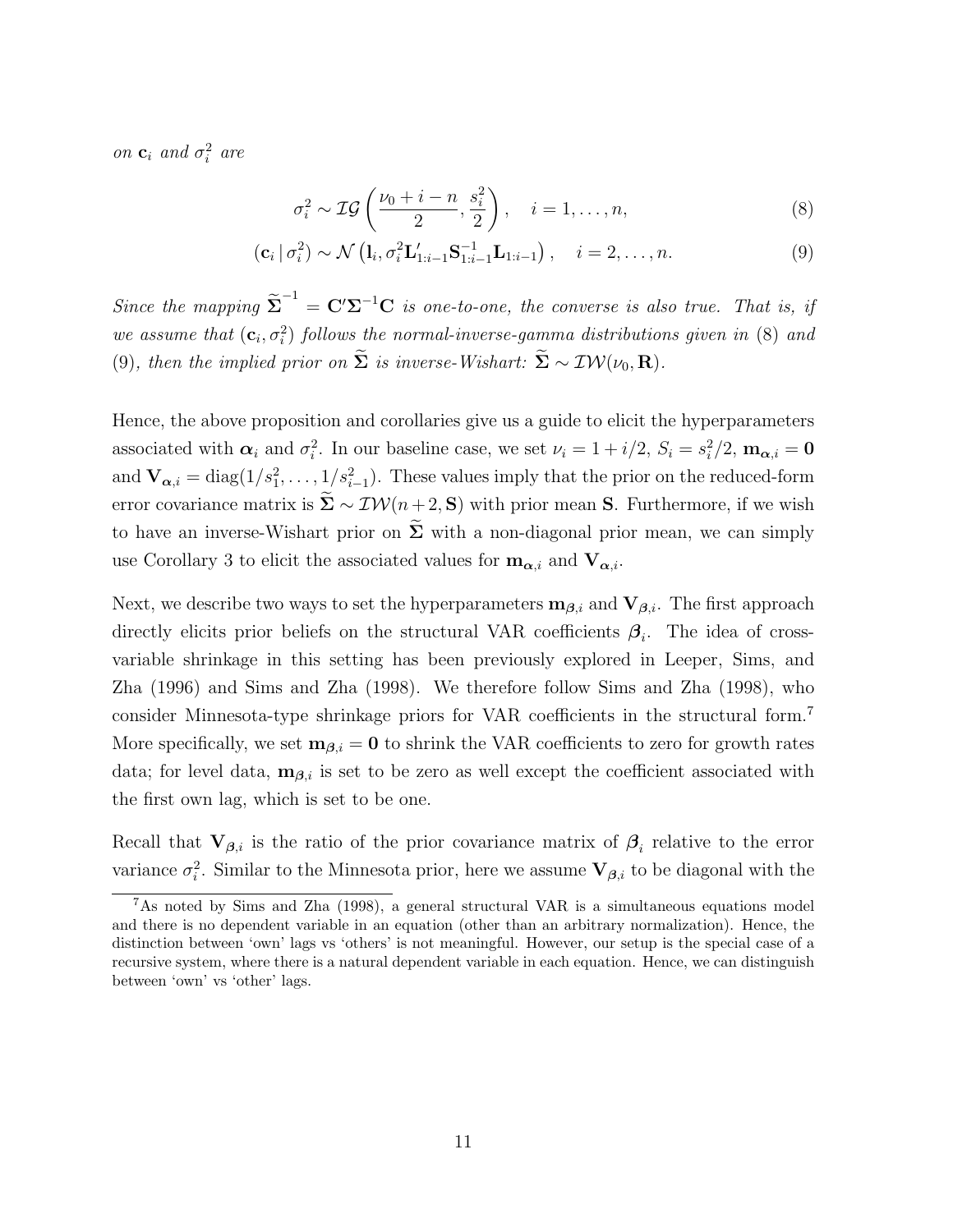k-th diagonal element  $(\mathbf{V}_{\boldsymbol{\beta},i})_k$  set to be:

$$
(\mathbf{V}_{\beta,i})_k = \begin{cases} \frac{\kappa_1}{l^2 s_i^2}, & \text{for the coefficient on the } l\text{-th lag of variable } i, \\ \frac{\kappa_2}{l^2 s_j^2}, & \text{for the coefficient on the } l\text{-th lag of variable } j, j \neq i, \\ \kappa_3, & \text{for the intercept.} \end{cases}
$$

The hyperparameter  $\kappa_1$  controls the overall shrinkage strength for coefficients on own lags, whereas  $\kappa_2$  controls those on lags of other variables. These two hyperparameters will play a key role in the empirical analysis, and we will select them optimally by maximizing the associated marginal likelihood. We set  $\kappa_3 = 100$ , which implies essentially no shrinkage for the intercepts.<sup>8</sup>

By contrast, in the second approach we first elicit the prior means and variances on the reduced-form VAR coefficients. We then derive the implied prior means and variances on the structural-form VAR coefficients. Since the prior beliefs are elicited on the reducedform parameters, this approach is comparable to commonly-used Minnesota priors on the reduced-form parameters. More specifically, let  $\widetilde{m}_{\beta,i}$  and  $\sigma_i^2 \widetilde{V}_{\beta,i}$  denote the prior mean vector and covariance matrix of the reduced-form parameters  $\beta_i$  — these hyperparameters can be elicited similarly as above. For later reference, we let  $\tilde{\kappa}_1$  and  $\tilde{\kappa}_2$  denote the corresponding shrinkage hyperparameters. Finally, let  $\mathbf{m}_{\beta,i}$  and  $\sigma_i^2 \mathbf{V}_{\beta,i}$  denote the corresponding hyperparameters of the structural-form parameters  $\beta_i$ . The Online Appendix provides the details of the derivation and the explicit formulas of  $\mathbf{m}_{\beta,i}$  and  $\mathbf{V}_{\beta,i}$  using  $\widetilde{\mathbf{m}}_{\beta,i}$  and  $\widetilde{\mathbf{V}}_{\beta,i}$  as inputs. Both approaches give a normal-inverse-gamma prior of the form given in (4).

#### 2.3 Posterior Distribution and Efficient Sampling

In this section we first derive the posterior distribution of  $(\theta, \sigma^2)$  under the asymmetric conjugate prior and show that it has indeed the same form as the prior. Then, we describe an efficient method for posterior simulation.

<sup>&</sup>lt;sup>8</sup>In principle one can select  $\kappa_3$  optimally as well, but the corresponding optimization is more costly to solve. More generally, high-dimensional numerical optimization using derivative-free methods is time consuming. One feasible alternative is to use Automatic Differentiation to obtain the relevant partial derivatives, which are then fed to numerical optimization routines that use these partial derivatives to more efficiently find the maximizer. See Chan, Jacobi, and Zhu (2020) for an example.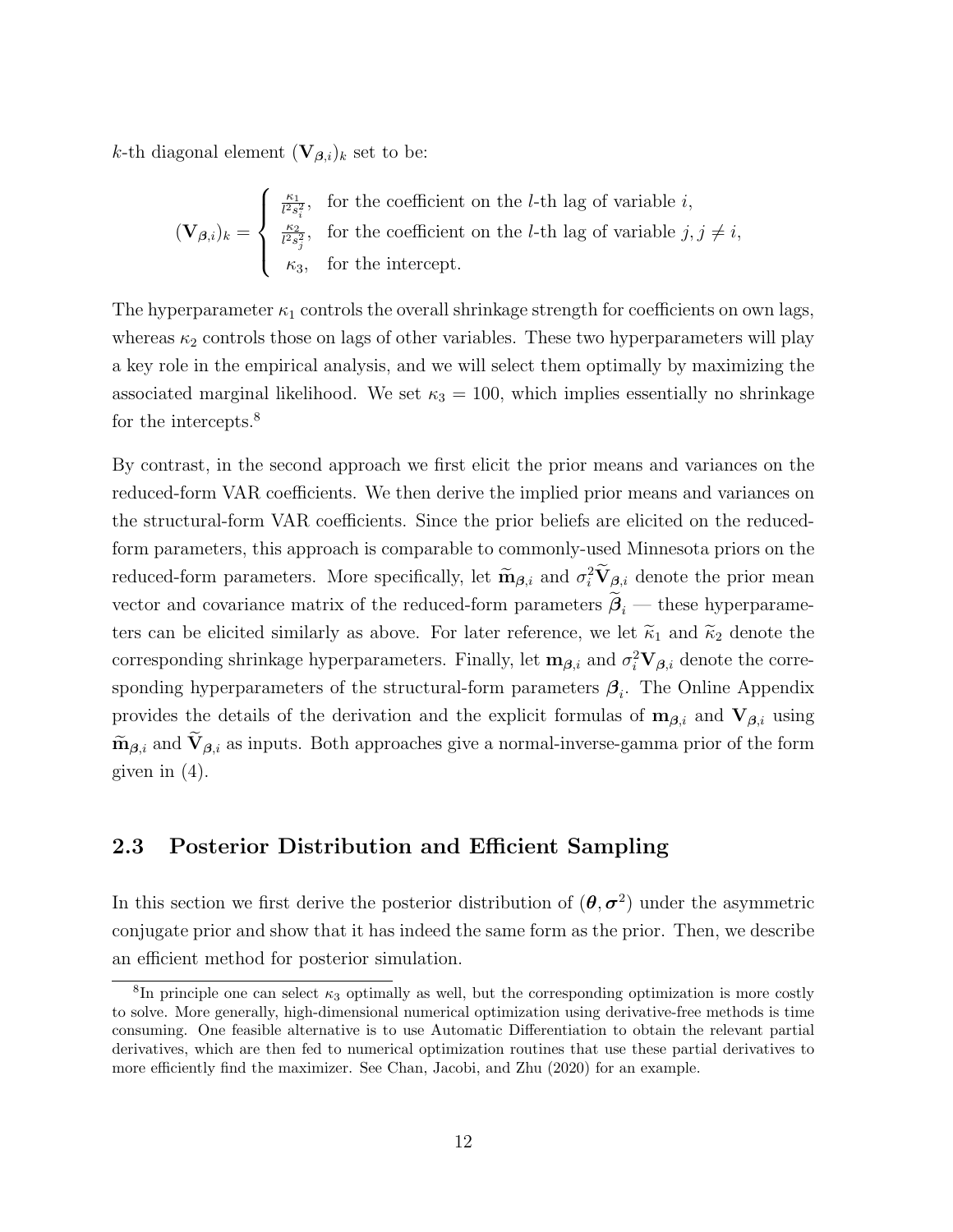Since both the likelihood in (3) and the prior in (5) have the product form, we can estimate each pair  $(\theta_i, \sigma_i^2)$  separately. More specifically, the posterior distribution of  $(\theta, \sigma^2)$  is given by:

$$
p(\boldsymbol{\theta}, \boldsymbol{\sigma}^2 | \mathbf{y}) \propto p(\boldsymbol{\theta}, \boldsymbol{\sigma}^2) p(\mathbf{y} | \boldsymbol{\theta}, \boldsymbol{\sigma}^2) = \prod_{i=1}^n p(\boldsymbol{\theta}_i, \sigma_i^2) p(\mathbf{y}_i | \boldsymbol{\theta}_i, \sigma_i^2)
$$
  
\n
$$
= \prod_{i=1}^n c_i(\sigma_i^2)^{-(\nu_i + 1 + \frac{k_i}{2})} e^{-\frac{1}{\sigma_i^2} (S_i + \frac{1}{2}(\boldsymbol{\theta}_i - \mathbf{m}_i)' \mathbf{V}_i^{-1}(\boldsymbol{\theta}_i - \mathbf{m}_i))} \times (2\pi\sigma_i^2)^{-\frac{T}{2}} e^{-\frac{1}{2\sigma_i^2} (\mathbf{y}_i - \mathbf{X}_i \boldsymbol{\theta}_i)'(\mathbf{y}_i - \mathbf{X}_i \boldsymbol{\theta}_i)}
$$
  
\n
$$
= \prod_{i=1}^n c_i(2\pi)^{-\frac{T}{2}} (\sigma_i^2)^{-(\nu_i + \frac{T + k_i}{2} + 1)} e^{-\frac{1}{\sigma_i^2} (S_i + \frac{1}{2}(\boldsymbol{\theta}_i'(\mathbf{V}_i^{-1} + \mathbf{X}_i' \mathbf{X}_i) \boldsymbol{\theta}_i - 2\boldsymbol{\theta}_i'(\mathbf{V}_i^{-1} \mathbf{m}_i + \mathbf{X}_i' \mathbf{y}_i) + \mathbf{m}_i' \mathbf{V}_i^{-1} \mathbf{m}_i + \mathbf{y}_i' \mathbf{y}_i))
$$
  
\n
$$
= \prod_{i=1}^n c_i(2\pi)^{-\frac{T}{2}} (\sigma_i^2)^{-(\nu_i + \frac{T + k_i}{2} + 1)} e^{-\frac{1}{\sigma_i^2} (\hat{S}_i + \frac{1}{2}(\boldsymbol{\theta}_i - \hat{\boldsymbol{\theta}}_i)' \mathbf{K}_{\boldsymbol{\theta}_i}(\boldsymbol{\theta}_i - \hat{\boldsymbol{\theta}}_i))},
$$

where  $\mathbf{K}_{\boldsymbol{\theta}_i} = \mathbf{V}_i^{-1} + \mathbf{X}_i' \mathbf{X}_i$ ,  $\widehat{\boldsymbol{\theta}}_i = \mathbf{K}_{\boldsymbol{\theta}_i}^{-1} (\mathbf{V}_i^{-1} \mathbf{m}_i + \mathbf{X}_i' \mathbf{y}_i)$  and  $\widehat{S}_i = S_i + (\mathbf{y}_i' \mathbf{y}_i + \mathbf{m}_i' \mathbf{V}_i^{-1} \mathbf{m}_i - \boldsymbol{\theta}_i')$  $\hat{\theta}_i^{\prime}$ K $_{\theta_i}$  $\hat{\theta}_i$  $/2$ . Hence, the posterior distribution is a product of n normal-inverse-gamma distributions and we have:

$$
(\boldsymbol{\theta}_i, \sigma_i^2 \, | \, \mathbf{y}) \sim \mathcal{NIG}\left(\widehat{\boldsymbol{\theta}}_i, \mathbf{K}_{\boldsymbol{\theta}_i}^{-1}, \nu_i + \frac{T}{2}, \widehat{S}_i\right), \quad i = 1, \dots, n. \tag{10}
$$

Using properties of the normal-inverse-gamma distribution, it is easy to see that the posterior means of  $\theta_i$  and  $\sigma_i^2$  are respectively  $\hat{\theta}_i$  and  $\hat{S}_i/(\nu_i + T/2 - 1)$ . Other posterior moments can also be obtained by using similar properties of the normal-inverse-gamma distribution. For other quantities of interest where analytical results are not available, we can estimate them by posterior simulation. For example, the h-step-ahead predictive distribution of  $y_{T+h}$  is non-standard. But we can obtain posterior draws from  $p(\theta, \sigma^2 | y)$ to construct the h-step-ahead predictive distribution.

In what follows, we outline an efficient method to simulate a sample of size M from the posterior distribution. Here we can directly generate independent draws from the posterior distribution as opposed to MCMC draws that are correlated by construction. First, note that  $(\theta, \sigma^2 | y)$  is a product of n normal-inverse-gamma distributions as given in (10). Thus we can sample each pair  $(\theta_i, \sigma_i^2 | \mathbf{y})$  individually. Next, we can sample  $(\theta_i, \sigma_i^2 | \mathbf{y})$  in two steps. First, we draw  $\sigma_i^2$  marginally from  $(\sigma_i^2 | \mathbf{y}) \sim \mathcal{IG}(\nu_i + T/2, \hat{S}_i)$ .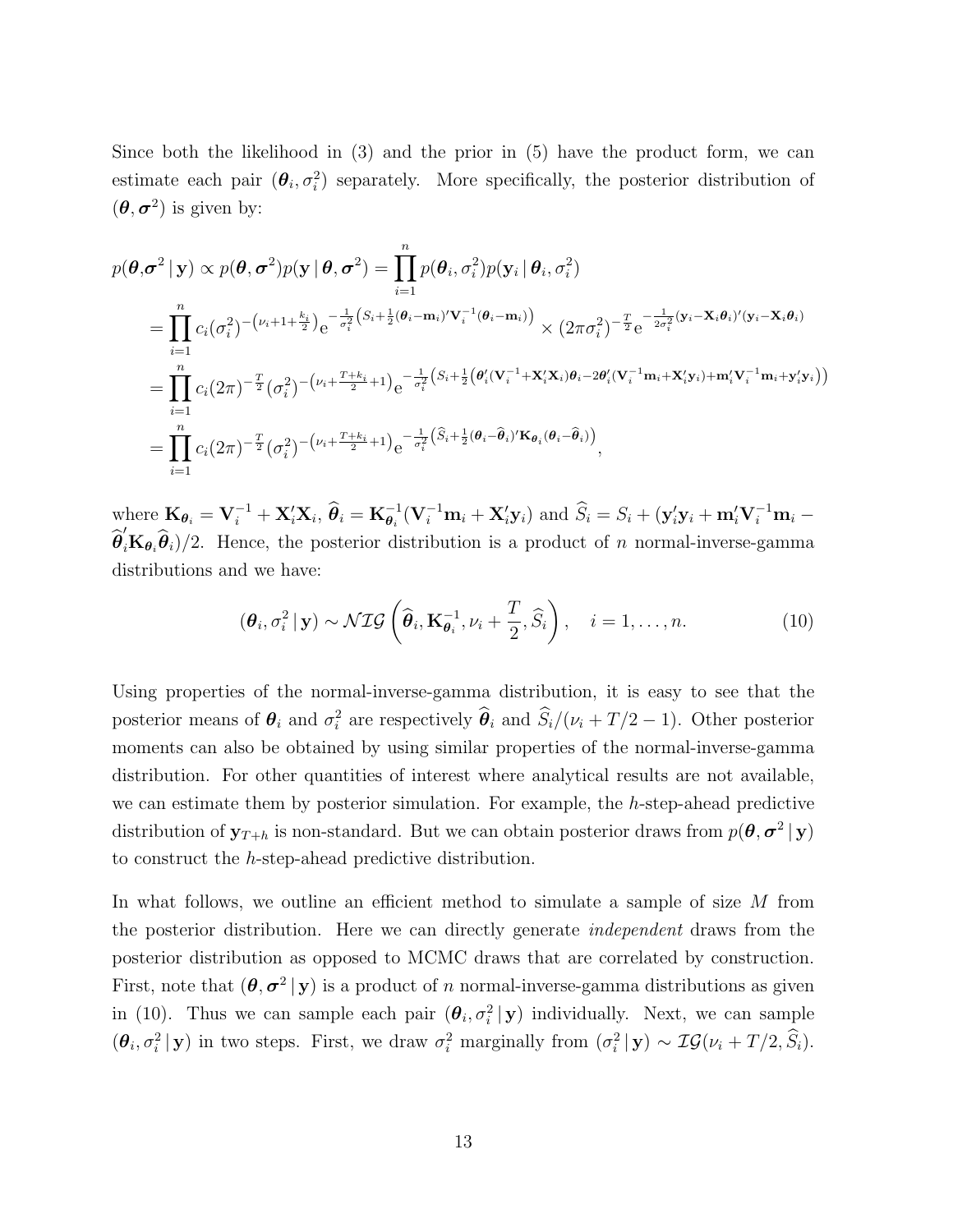Then, given the  $\sigma_i^2$  sampled, we obtain  $\theta_i$  from the conditional distribution

$$
(\boldsymbol{\theta}_i | \mathbf{y}, \sigma_i^2) \sim \mathcal{N}(\widehat{\boldsymbol{\theta}}_i, \sigma_i^2 \mathbf{K}_{\boldsymbol{\theta}_i}^{-1}).
$$

Here the covariance matrix  $\sigma_i^2 \mathbf{K}_{\theta_i}^{-1}$  is of dimension  $k_i = np + i$ . When n is large, sampling from this normal distribution using conventional methods — based on the Cholesky factor of  $\sigma_i^2 \mathbf{K}_{\theta_i}^{-1}$  — is computationally intensive for two reasons. First, inverting the  $k_i \times k_i$  matrix  $\mathbf{K}_{\theta_i}$  to obtain the covariance matrix  $\sigma_i^2 \mathbf{K}_{\theta_i}^{-1}$  is computationally costly. Second, the Cholesky factor of the covariance matrix needs to be computed  $M$  times once for each draw of  $\sigma_i^2$  from the marginal distribution. It turns out that both of these computationally intensive steps can be avoided.

To that end, we introduce the following notations: given a non-singular square matrix **F** and a conformable vector **d**, let  $\mathbf{F}\backslash\mathbf{d}$  denote the unique solution to the linear system  $\mathbf{Fz} = \mathbf{d}$ , i.e.,  $\mathbf{F} \backslash \mathbf{d} = \mathbf{F}^{-1} \mathbf{d}$ . When **F** is lower triangular, this linear system can be solved quickly by forward substitution; when  $\bf{F}$  is upper triangular, it can be solved by backward substitution.<sup>9</sup> Now, compute the Cholesky factor  $\mathbf{C}_{\mathbf{K}_{\boldsymbol{\theta}_i}}$  of  $\mathbf{K}_{\boldsymbol{\theta}_i}$  such that  $\mathbf{K}_{\boldsymbol{\theta}_i} = \mathbf{C}_{\mathbf{K}_{\boldsymbol{\theta}_i}} \mathbf{C}_{\mathbf{K}_{\boldsymbol{\theta}_i}}'$ . Note that this needs to be done only once. Let **u** be a  $k_i \times 1$  vector of independent sample from  $\mathcal{N}(0, \sigma_i^2)$ . Then, return

$$
\widehat{\bm{\theta}}_i + \mathbf{C}_{\mathbf{K}_{\bm{\theta}}}^\prime \backslash \mathbf{u},
$$

which has the  $\mathcal{N}(\hat{\theta}_i, \sigma_i^2 \mathbf{K}_{\theta_i}^{-1})$  distribution.<sup>10</sup> Finally, we can further speed up the computations by vectorizing all operations to obtain M posterior draws instead of using for-loops.

This sampling scheme is more efficient than the method in Carriero, Clark, and Marcellino (2019), who propose estimating the reduced-form parameters equation-by-equation. The main reason is that their method requires computing the Cholesky factor of every sampled reduced-form error covariance matrix (e.g., a total of  $M$  times for  $M$  draws as they use MCMC). In contrast, the proposed method needs to compute the Cholesky factor of the error covariance matrix only once, because here it does not depend on the sampled coefficients (i.e., the proposed sampler is not a Gibbs sampler). This difference becomes

<sup>9</sup>Forward and backward substitutions are implemented in standard packages such as Matlab, Gauss and R. In MATLAB, for example, it is done by  $\mathbf{m}$ ldivide( $\mathbf{F}, \mathbf{d}$ ) or simply  $\mathbf{F}\backslash \mathbf{d}$ .

<sup>&</sup>lt;sup>10</sup>Note that  $\hat{\theta}_i$  can be obtained similarly without explicitly computing the inverse of  $\mathbf{K}_{\theta_i}$ . Specifically, it is easy to see that  $\hat{\theta}_i$  can be calculated as:  $C'_{K_{\theta_i}} \setminus (C_{K_{\theta_i}} \setminus (V_i^{-1}m_i + X_i' y_i))$  by forward then backward substitution. Also note that since  $V_i^{-1}$  is diagonal, its inverse is straightforward to compute.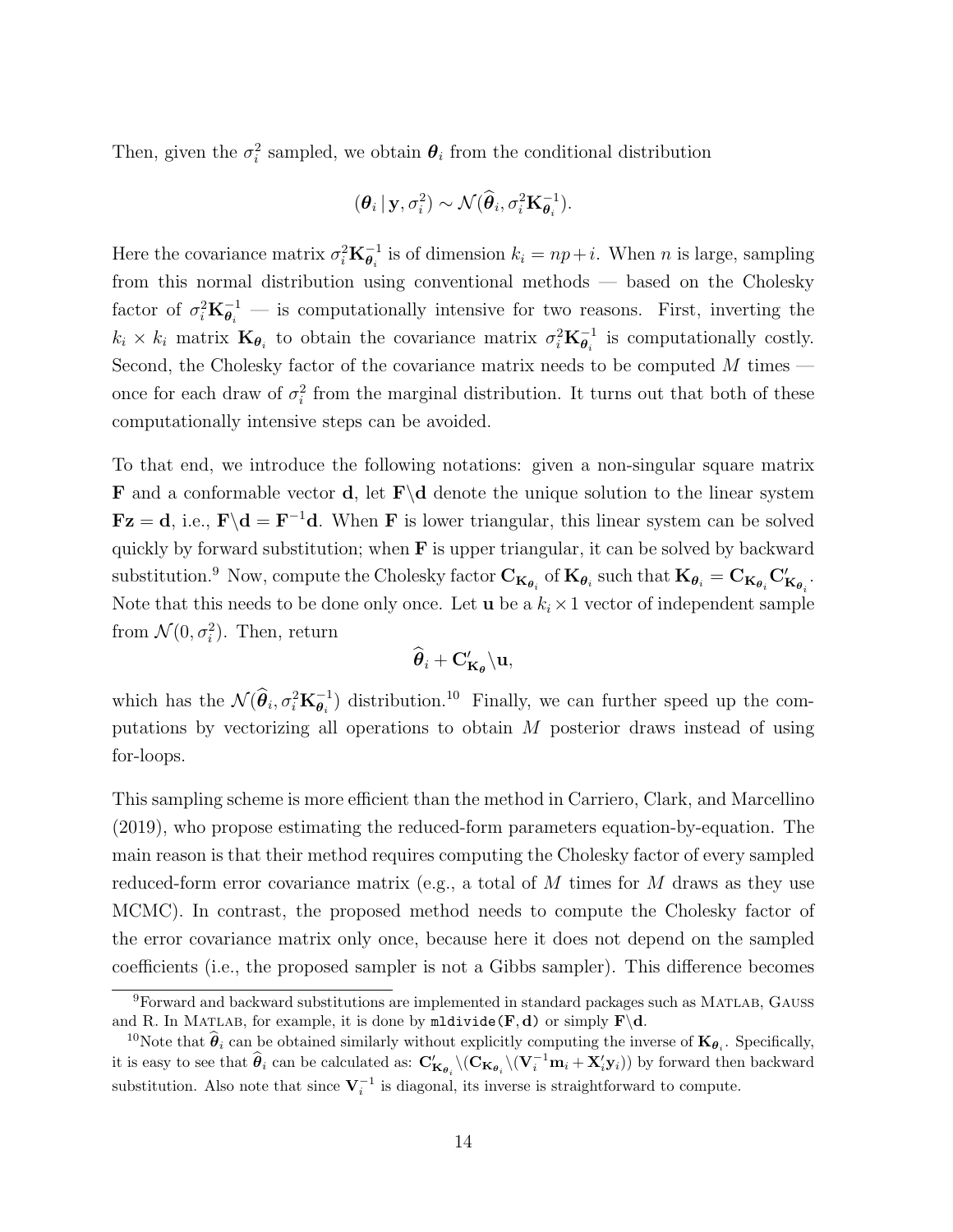more important when  $n$  becomes larger, as number of operations for computing the Cholesky factor of an  $n \times n$  matrix is  $\mathcal{O}(n^3)$ .

To get a sense of how long it takes to obtain posterior draws using the proposed algorithm, we fit Bayesian VARs of different sizes, each with  $p = 4$  lags. The algorithm is implemented using Matlab on a desktop with an Intel Core i7-7700 @3.60 GHz processor and 64GB memory. The computation times (in seconds) to obtain 10,000 posterior draws of  $(\theta, \sigma^2)$  are reported in Table 1. As it is evident from the table, the proposed method is fast and scales well. It also compares favorably to the algorithm in Carriero, Clark, and Marcellino (2019), especially when n is large. For example, for a large BVAR with  $n = 100$  variables, the proposed method takes about half a minute to obtain 10,000 posterior draws. In comparison, using the algorithm in Carriero, Clark, and Marcellino  $(2019)$  takes about 43 minutes.<sup>11</sup>

Table 1: The computation times (in seconds) to obtain 10,000 posterior draws of  $(\theta, \sigma^2)$ using the proposed method compared to the method in Carriero, Clark, and Marcellino (2019). All BVARs have  $p = 4$  lags.

|                 |     |     | $n = 25$ $n = 50$ $n = 100$ |
|-----------------|-----|-----|-----------------------------|
| proposed method | 1.3 | 6.8 | 28                          |
| <b>CCM</b>      | 58  | 238 | 2,574                       |

### 2.4 The Marginal Likelihood

In this section we provide an analytical expression of the marginal likelihood. This closed-form expression is useful for a range of purposes, such as obtaining optimal hyperparamaters or designing efficient estimation algorithms for more flexible Bayesian VARs.

To prevent arithmetic underflow and overflow, we evaluate the marginal likelihood in log scale. Given the likelihood function in (3) and the asymmetric conjugate prior in (5), the

<sup>11</sup>As recently pointed out in Bognanni (2021), the original algorithm in Carriero, Clark, and Marcellino (2019) is not exact and can only be viewed as an approximation. The corrected algorithm described in Carriero, Chan, Clark, and Marcellino (2021) is about 3-10 times slower than the original algorithm, depending on the size of the system. Hence, the advantage of our posterior sampler is even more substantial when the corrected algorithm is used.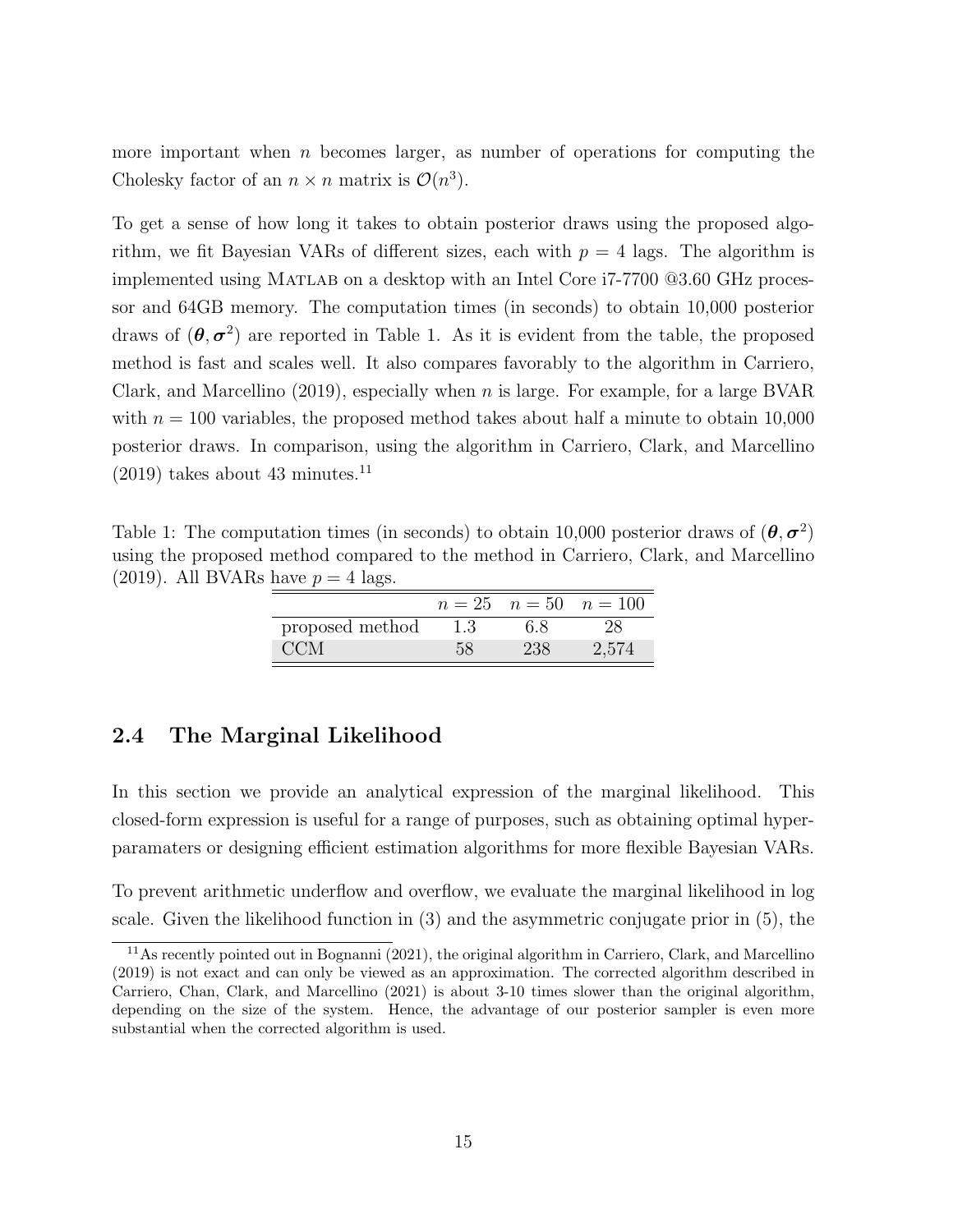associated log marginal likelihood of the VAR has the following analytical expression:

$$
\log p(\mathbf{y}) = -\frac{Tn}{2}\log(2\pi) + \sum_{i=1}^{n} \left[ -\frac{1}{2}\left(\log|\mathbf{V}_i| + \log|\mathbf{K}_{\theta_i}|\right) + \log\Gamma\left(\nu_i + \frac{T}{2}\right) + \nu_i\log S_i - \log\Gamma(\nu_i) - \left(\nu_i + \frac{T}{2}\right)\log\widehat{S}_i\right].
$$
\n(11)

The details of the derivation are given in Appendix B. The above expression is straightforward to evaluate. We only note that to compute the log determinant  $\log |\mathbf{K}_{\theta_i}|$ , it is numerically more stable to first compute its Cholesky factor  $\mathbf{C}_{\mathbf{K}_{\theta_i}}$  and return  $2\sum \log c_{ii}$ , where  $c_{ii}$  is the *i*-th diagonal element of the  $\mathbf{C}_{\mathbf{K}_{\boldsymbol{\theta}_i}}$ .

### 3 Extensions

In this section we briefly discuss how we can use the above analytical results and the efficient sampling scheme in more general settings. Suppose we augment our BVAR in (3) to the model  $p(y | \theta, \sigma^2, \gamma)$  with the additional parameter vector  $\gamma$ . Further, consider the prior  $p(\theta, \sigma^2, \gamma) = p(\theta, \sigma^2 | \gamma) p(\gamma)$ , where  $p(\theta, \sigma^2 | \gamma)$  is the asymmetric conjugate prior that could potentially depend on  $\gamma$  and the marginal prior  $p(\gamma)$  is left unspecified for now. Before we discuss some efficient posterior samplers, we first give two examples that fit into this framework.

In our first example, we augment the BVAR by treating the hyperparameters  $\kappa_1$  and  $\kappa_2$  as parameters to be estimated. That is,  $\gamma = (\kappa_1, \kappa_2)'$ . This extension is useful as it takes into account the parameter uncertainty of  $\kappa_1$  and  $\kappa_2$  (see also Giannone, Lenza, and Primiceri, 2015). This extension is considered in the empirical application. In our second example, we extend the BVAR by adding an  $MA(1)$  component to each equation:

$$
y_{i,t} = \mathbf{x}_{i,t} \boldsymbol{\theta}_i + \varepsilon_{i,t}^y,
$$
  

$$
\varepsilon_{i,t}^y = u_{i,t} + \psi_i u_{i,t-1},
$$

where  $u_{i,t} \sim \mathcal{N}(0, \sigma_i^2), t = 1, \ldots, T, i = 1, \ldots, n$ . In this case,  $\boldsymbol{\gamma} = (\psi_1, \ldots, \psi_n)'$ . This extension is motivated by the empirical finding that allowing for moving average errors often improves forecast performance (see, e.g., Chan, 2013, 2020a).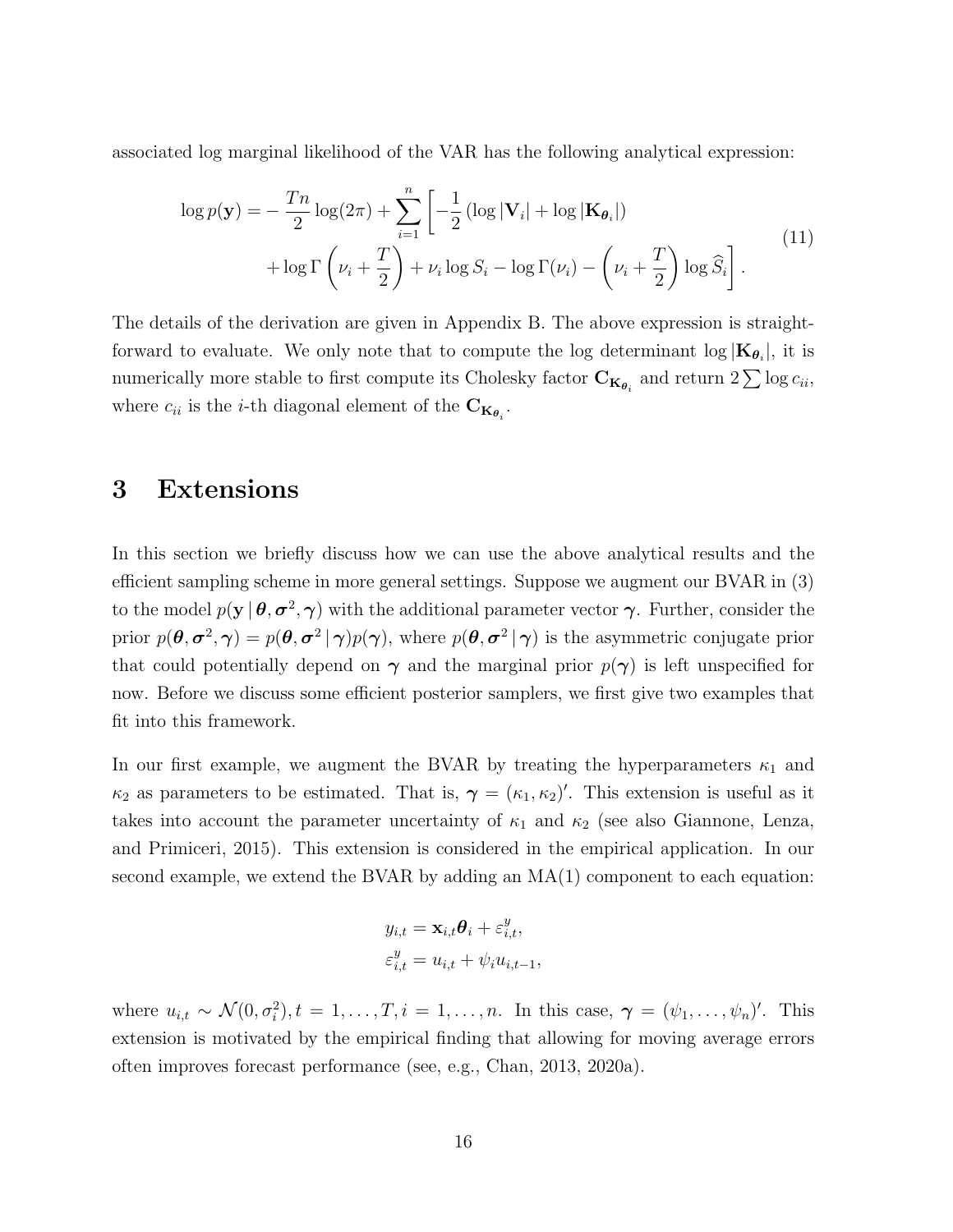Both examples fit into the framework with likelihood  $p(y | \theta, \sigma^2, \gamma)$  and prior  $p(\theta, \sigma^2, \gamma)$ . One natural posterior sampler is to construct a Markov chain by sequentially sampling from  $p(\theta, \sigma^2 | y, \gamma)$  and  $p(\gamma | y, \theta, \sigma^2)$ . The first density is a product of normal-inversegamma densities, and we can efficiently obtain a draw from it as described before. The second density depends on the model, but it is often easy to sample from.<sup>12</sup>

Alternatively, a more efficient approach is the collapsed sampler that samples from  $p(\gamma | y)$ . This sampling scheme is typically more efficient as it integrates out the highdimensional parameters  $(\theta, \sigma^2)$  analytically. The density  $p(\gamma | y)$  can be evaluated quickly since

$$
p(\boldsymbol{\gamma} \,|\, \mathbf{y}) \propto p(\mathbf{y} \,|\, \boldsymbol{\gamma}) p(\boldsymbol{\gamma}),
$$

where  $p(\mathbf{y} \mid \boldsymbol{\gamma})$  is the 'marginal likelihood' of the standard BVAR. For instance, for the first example with  $\gamma = (\kappa_1, \kappa_2)'$ , the quantity  $p(\mathbf{y} | \gamma)$  is exactly as the analytical expression given in (11). Finally, given the posterior draws of  $\gamma$ , we can obtain the posterior draws of  $(\theta, \sigma^2)$  from  $p(\theta, \sigma^2 | y, \gamma)$ .

### 4 Application: Identifying Financial Shocks

In this section we illustrate the usefulness of the proposed asymmetric conjugate prior by revisiting the empirical study in Furlanetto, Ravazzolo, and Sarferaz (2019), who identify financial shocks in a VAR using sign restrictions. More specifically, for their baseline they consider a 6-variable VAR — using US data on GDP, prices, interest rate, investment, stock prices and credit spread — to identify demand, supply, monetary, investment and financial shocks using a set of sign restrictions on the contemporaneous impact matrix. Here we revisit their empirical study by using a larger set of variables and consider a 15-variable VAR.

There are a few reasons in favor of using a larger set of macroeconomic and financial variables. First, there is the concern of informational deficiency of using a limited information set. As pointed out in the seminal papers by Hansen and Sargent (1991) and

<sup>&</sup>lt;sup>12</sup>For our first example with a low-dimensional  $\gamma = (\kappa_1, \kappa_2)'$ , an independent-chain Metropolis-Hastings algorithm can be easily constructed. For our second example with  $\gamma = (\psi_1, \dots, \psi_n)'$ , it turns out that we can factor  $p(\boldsymbol{\gamma} | \mathbf{y}, \boldsymbol{\theta}, \sigma^2) = p(\boldsymbol{\psi} | \mathbf{y}, \boldsymbol{\theta}, \sigma^2) = \prod_{i=1}^n p(\psi_i | \mathbf{y}, \boldsymbol{\theta}, \sigma^2)$ . Then, each  $\psi_i$  can be simulated using the method in Chan (2013).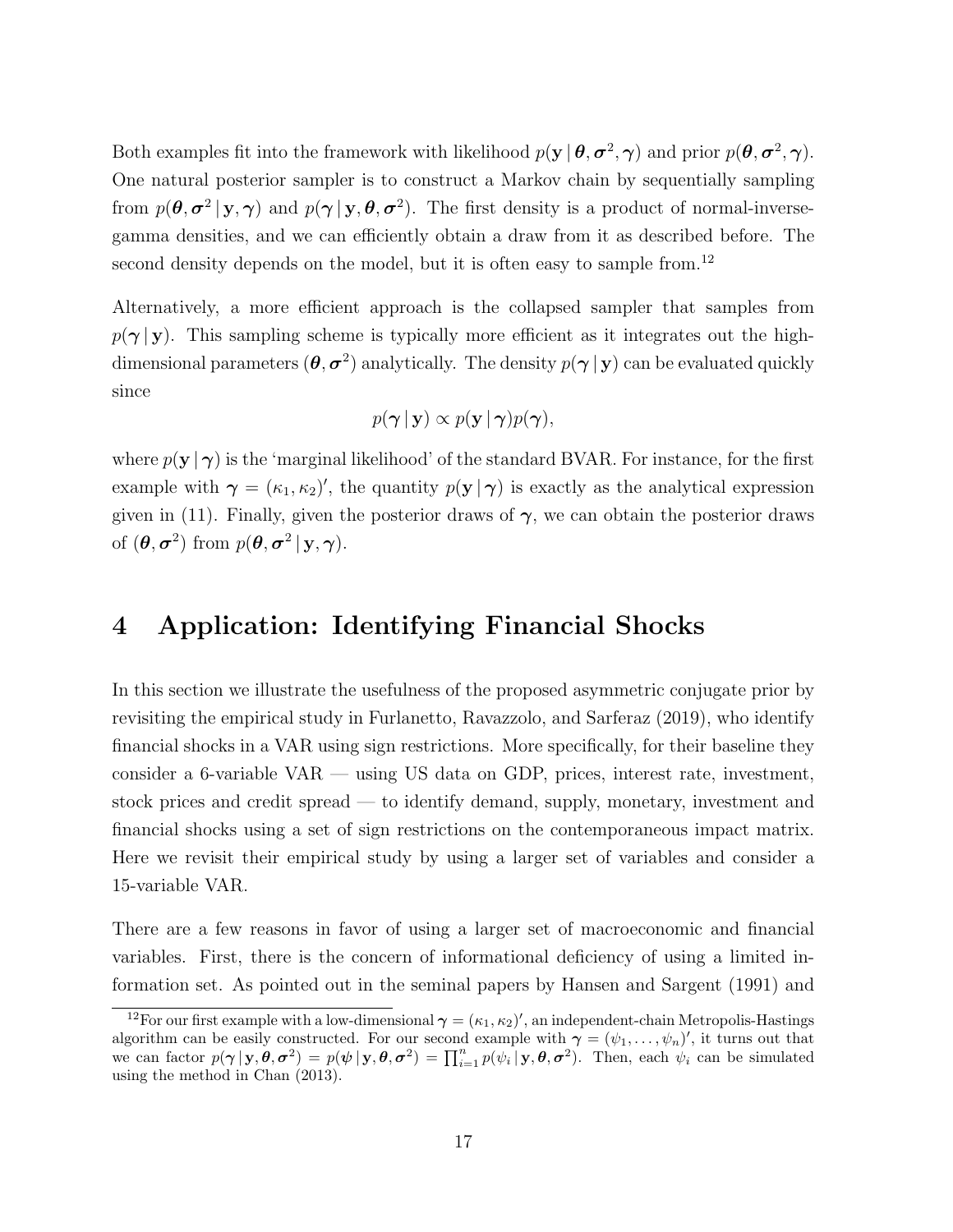Lippi and Reichlin (1993, 1994), when the econometrician considers a narrower set of variables than the economic agent, the underlying model used by the econometrician is non-fundamental, in the sense that current and past observations of the variables do not span the same space spanned by the structural shocks. Consequently, structural shocks cannot be recovered from the model. Using a larger set of relevant variables can alleviate this concern (see, e.g., Gambetti, 2021, for a recent review on non-fundamentalness).

Second, the mapping from variables in an economic model to the data is typically not unique. For example, take the economic variable inflation. Should one match it to the data based on the CPI, PCE, or the GDP deflator (Loria, Matthes, and Wang, 2020)? One natural way to circumvent an arbitrary choice is to include multiple data series corresponding to the same economic variable in the analysis. An added benefit of this approach is that by using more data series (and the corresponding sign restrictions), one often obtains sharper inference.

While Furlanetto, Ravazzolo, and Sarferaz (2019) consider a non-informative prior for their 6-variable VAR, shrinkage is essential here for our much larger system. In particular, we use the proposed asymmetric conjugate prior to shrink the VAR coefficients in a databased manner. After describing the macroeconomic dataset in Section 4.1, we first present the estimates of the shrinkage hyperparameters in Section 4.2, highlighting the empirical relevance of allowing for different levels of shrinkage on own lags and other lags. We then conduct a structural analysis with sign restrictions in Section 4.3.

#### 4.1 Data

The dataset for our empirical application consists of 15 US quarterly variables and the sample period is from 1985:Q1 to 2019:Q4. These variables are constructed from raw time-series obtained from various sources, including the FRED database at the Federal Reserve Bank of St. Louis and the Federal Reserve Bank of Philadelphia. The complete list of these time-series and their sources are given in Appendix A.

In addition to the 6 variables used in the baseline model in Furlanetto, Ravazzolo, and Sarferaz (2019) — namely, real GDP, GDP deflator, 3-month treasury rate, ratio of private investment over output, S&P 500 index and a credit spread defined as the difference between Moody's baa corporate bond yield and the federal funds rate— we include 9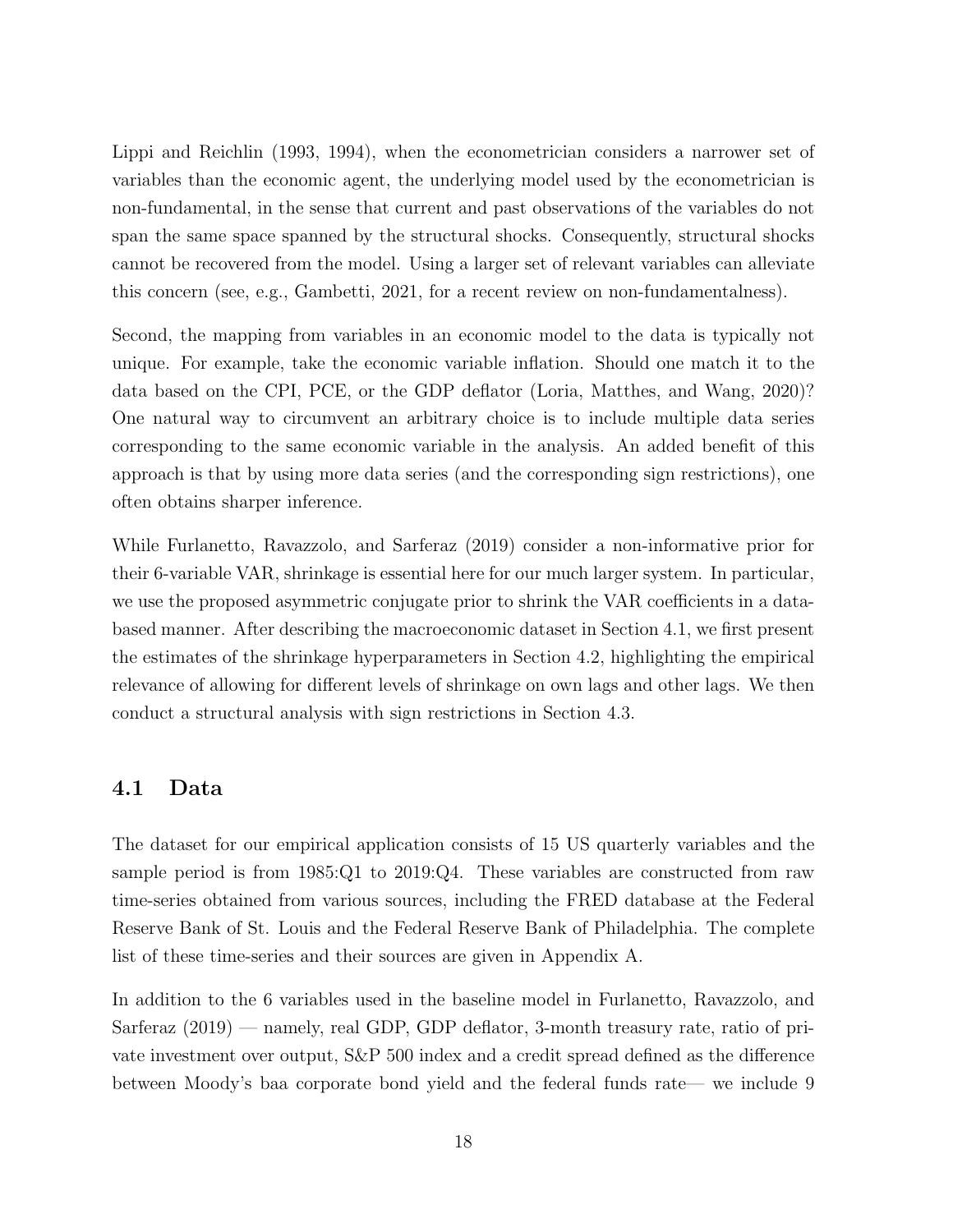additional macroeconomic and financial variables, such as ratio of total credit over real estate value, industrial production, mortgage rates, as well as other measures of inflation, interest rates and stock prices. These 15 variables are listed in Table 3.

### 4.2 Optimal Shrinkage Hyperparameters

In this section we fit the 15-variable VAR with the proposed asymmetric conjugate prior. More specifically, we implement the version that elicits prior beliefs on the reduced-form parameters  $\beta_i$  with hyperparameters  $\tilde{\kappa}_1$  and  $\tilde{\kappa}_2$ . We obtain the optimal hyperparameter values by maximizing the log marginal likelihood. The results are reported in Table 2.

For comparison, we also consider two useful benchmarks. In the first case we set  $\tilde{\kappa}_1$  =  $\widetilde{\kappa}_2 = \widetilde{\kappa}$  and maximize the log marginal likelihood with respect to  $\widetilde{\kappa}$  only. This benchmark mimics the standard practice of using the natural conjugate prior that does not distinguish between own lags and lags of other variables. We refer to this version as the symmetric prior. The second benchmark is a set of subjectively chosen values that apply crossvariable shrinkage. In particular, we follow Carriero, Clark, and Marcellino (2015) and consider  $\tilde{\kappa}_1 = 0.04$  and  $\tilde{\kappa}_2 = 0.0016$ . This second benchmark is referred to as the subjective prior.

Table 2: Optimal values of the hyperparameters under the symmetric prior  $(\tilde{\kappa}_1 = \tilde{\kappa}_2)$ , the subjective prior (Carriero, Clark, and Marcellino, 2015) and the proposed asymmetric prior (elicited on the reduced-form parameters).

|                        |         |         | Symmetric prior Subjective prior Asymmetric prior |
|------------------------|---------|---------|---------------------------------------------------|
| $\sim$<br>$\kappa_1$   | 0.008   | 0.040   | 0.058                                             |
| $\widetilde{\kappa}_2$ | 0.008   | 0.0016  | 0.0043                                            |
| $log-ML$               | 4,333.3 | 4,329.8 | 4,341.6                                           |

Under the symmetric prior with the restriction that  $\tilde{\kappa}_1 = \tilde{\kappa}_2$ , the optimal hyperparameter value is 0.008. If we allow  $\tilde{\kappa}_1$  and  $\tilde{\kappa}_2$  to be different, we obtain very different results: the optimal value for  $\tilde{\kappa}_1$  increases more than 7 times to 0.058, whereas the optimal value of  $\tilde{\kappa}_2$ reduces by about half to 0.0043. These results suggest that the data prefers shrinking the coefficients on lags of other variables much more aggressively to zero than those on own lags. This makes intuitive sense as one would expect, on average, a variable's own lags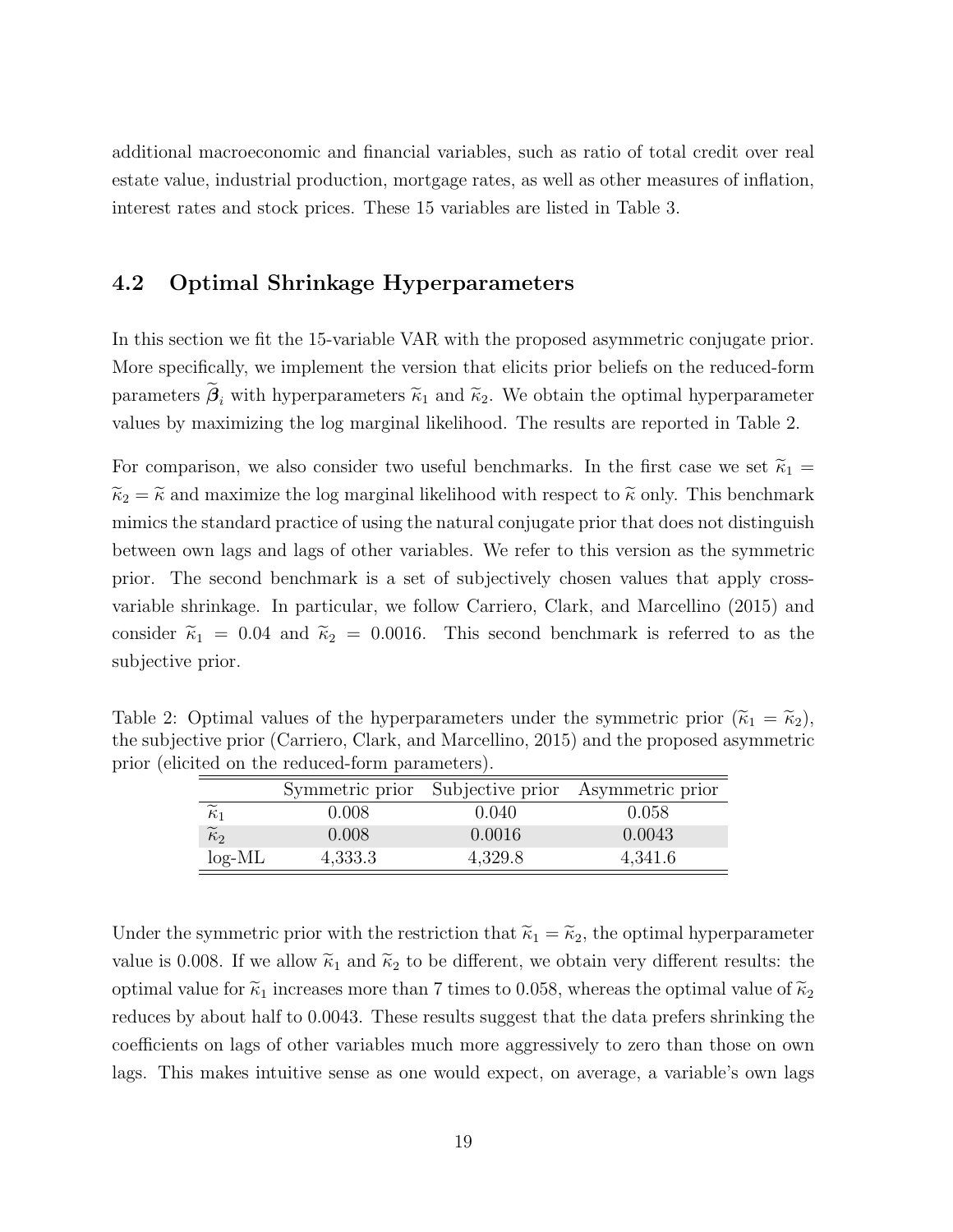would contain more information about its future evolution than lags of other variables. By relaxing the restriction that  $\tilde{\kappa}_1 = \tilde{\kappa}_2$ , the marginal likelihood value increases by about 4,000. If we were to test the hypothesis that  $\tilde{\kappa}_1 = \tilde{\kappa}_2$ , this large difference in marginal likelihood values would have decidedly reject it.

In addition, the optimal values of  $\tilde{\kappa}_1$  and  $\tilde{\kappa}_2$  under the asymmetric prior are also quite different from those of the subjective prior with  $\tilde{\kappa}_1 = 0.04$  and  $\tilde{\kappa}_2 = 0.0016$ . By selecting the values of  $\tilde{\kappa}_1$  and  $\tilde{\kappa}_2$  optimally, one can increase the marginal likelihood value by more than 13,000. These results suggest that the subjective prior shrinks both the coefficients on own and other lags too aggressively for our dataset.

We have so far taken the empirical Bayes approach of choosing hyperparameter values by maximizing the log marginal likelihood. A fully Bayesian approach would specify proper priors on  $\tilde{\kappa}_1$  and  $\tilde{\kappa}_2$  and obtain the corresponding posterior distribution. The latter approach has the additional advantage of being able to quantity parameter uncertainty of  $\tilde{\kappa}_1$  and  $\tilde{\kappa}_2$ . In view of this, we take a fully Bayesian approach and treat  $\tilde{\kappa}_1$  and  $\tilde{\kappa}_2$  as parameters to be estimated. Specifically, we assume a uniform prior on the unit square  $(0, 1) \times (0, 1)$  for  $\tilde{\kappa}_1$  and  $\tilde{\kappa}_2$ , and compute the marginal posterior distribution of  $\tilde{\kappa}_1$  and  $\widetilde{\kappa}_2$ . The contour plot of the joint posterior density is reported in Figure 1.

As the contour plot in the right panel shows, most of the mass of  $\tilde{\kappa}_1$  lies between 0.03 and 0.09, whereas the mass of  $\tilde{\kappa}_2$  is mostly between 0.002 and 0.007. That is,  $\tilde{\kappa}_1$  tends to be an order of magnitude larger than  $\tilde{\kappa}_2$ . These results confirm the conclusion that one should shrink the coefficients on other lags much more aggressively to zero than those on own lags. Moreover, since there is virtually no mass along the diagonal line  $\tilde{\kappa}_1 = \tilde{\kappa}_2$ , requiring them to be the same as in the natural conjugate prior appears to be too restrictive. As a comparison, we also plot the values of  $\tilde{\kappa}_1$  and  $\tilde{\kappa}_2$  under the symmetric and subjective priors. As is evident from the figure, the values under both priors are far from the high-density region of the posterior distribution.

Overall, the estimation results indicate that the optimal hyperparameter values could be very different from some subjectively chosen values commonly used in empirical work. In addition, they also highlight the importance of allowing for different levels of shrinkage on own versus other lags — and therefore the empirical relevance of the proposed asymmetric conjugate prior.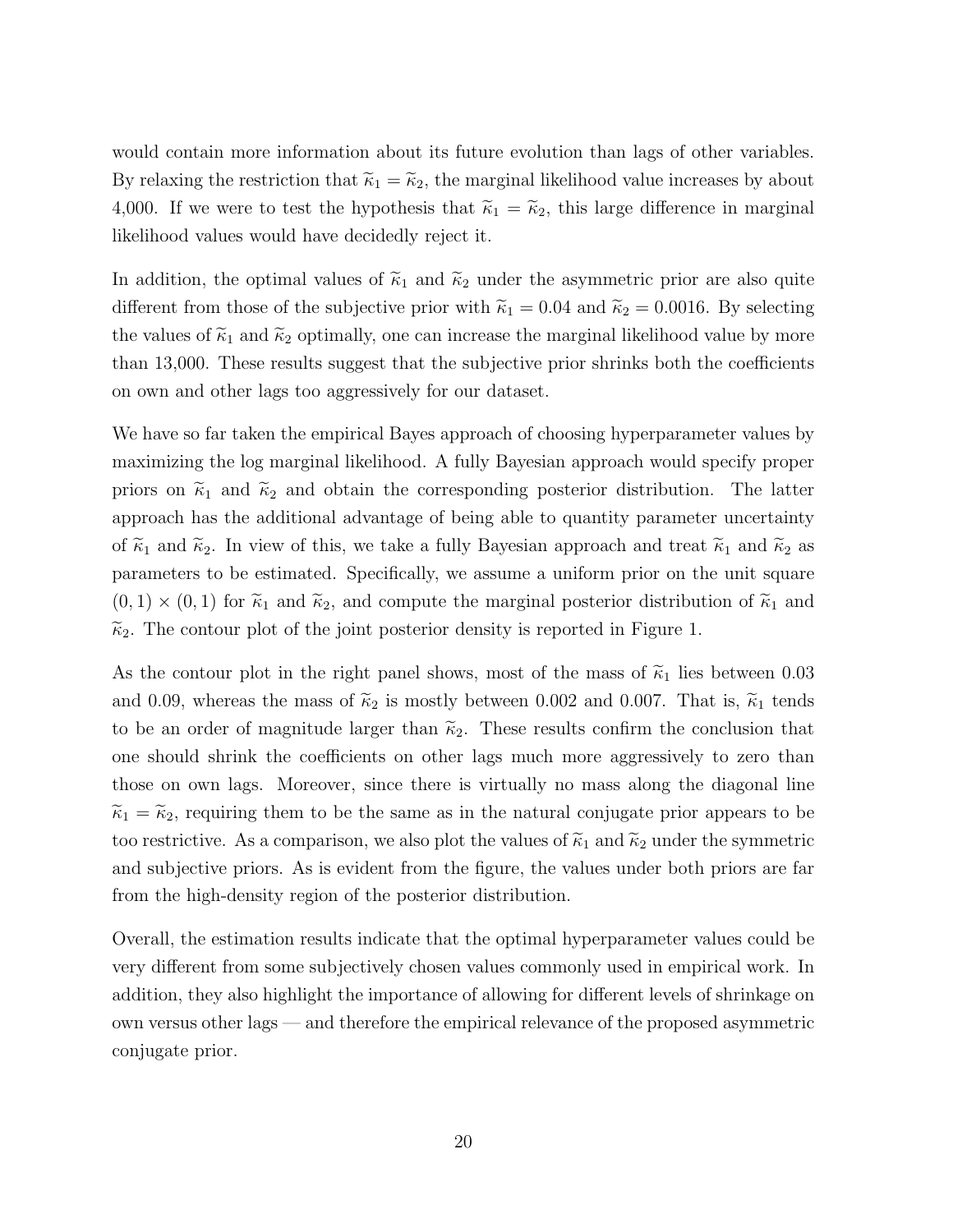

Figure 1: Contour plot of the joint posterior density of  $\tilde{\kappa}_1$  and  $\tilde{\kappa}_2$ . The mode of the density is normalized to one for easy comparison.

#### 4.3 Sign Restrictions and Impulse Responses

Next, we revisit the empirical application in Furlanetto, Ravazzolo, and Sarferaz (2019) that identifies financial shocks using sign restrictions on the contemporaneous impact matrix. We first replicate their baseline results from a 6-variable VAR to identify 5 structural shocks, namely, demand, supply, monetary, investment and financial shocks. We then consider a larger, 15-variable VAR with the asymmetric conjugate prior to identify the same structural shocks.

For the replication exercise, we use the same 6 variables and the associated sign restrictions considered in Furlanetto, Ravazzolo, and Sarferaz (2019), which are listed in the first 6 rows of Table 3. The sign restrictions to identify supply, demand and monetary shocks are standard and are consistent with a wide range of dynamic stochastic general equilibrium models (see, e.g., Canova and Paustian, 2011). To disentangle investment and financial shocks from demand shocks, they are assumed to have different effects on the ratio of investment over output. More specifically, positive investment and financial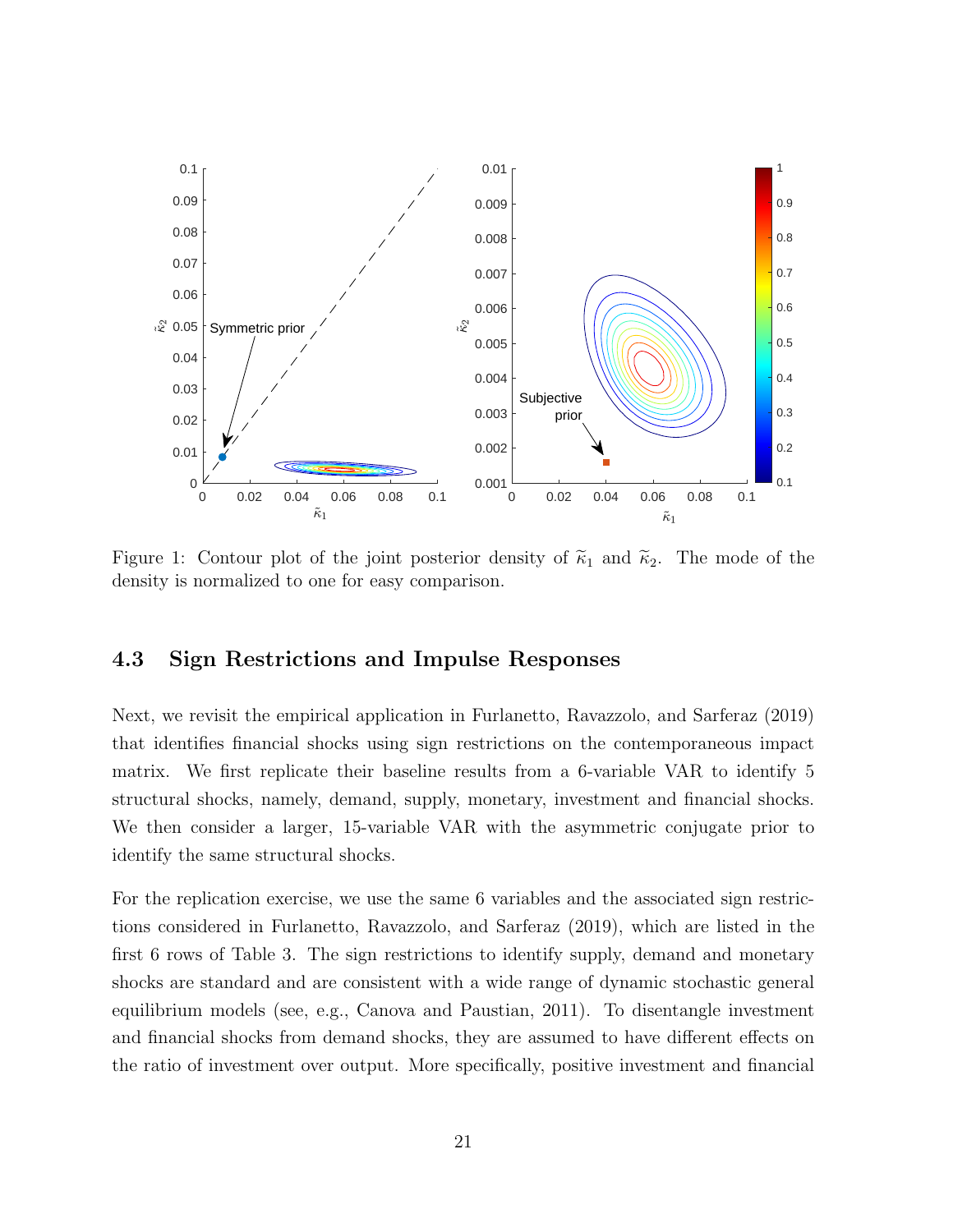shocks have a positive effect on the ratio, which is in line with the idea that these shocks create investment booms. In contrast, positive demand shocks reduce the ratio of investment over output — investment level can still increase in response to demand shocks, but not as much as other components of the output.

Finally, stock prices are used to disentangle investment shocks from financial shocks, following the influential paper by Christiano, Motto, and Rostagno (2014). In particular, investment shocks are assumed to have a negative impact on the stock prices, whereas financial shocks have a positive impact. The first assumption captures the idea that investment shocks are shocks to the supply of capital, which generate negative comovements between the stock of capital and its price, where the price of capital is viewed as a proxy of the value of equity. In contrast, financial shocks are stocks to the demand for capital, which generate positive comovements between the stock of capital and its price.

We then augment the 6-variable VAR with 9 additional variables. Some of the new variables are alternative time series corresponding to a particular economic variable (e.g., CPI and PCE as prices; the Dow Jones Industrial Average as stock prices). In those cases the same sign restrictions for the economic variable as discussed above are imposed. In addition, we also include a few other seemingly relevant variables to alleviate the concern of informational deficiency. The additional variables and the corresponding sign restrictions are listed in rows 7-15 of Table 3.

Given the posterior draws of the parameters, the algorithm proposed in Rubio-Ramirez, Waggoner, and Zha (2010) is used to incorporate the sign restrictions to construct impulse responses. This procedure can be computational intensive when the number of variables and the number of identified shocks are large. In particular, when there are a large number of sign restrictions, it is not uncommon to require millions of posterior draws to obtain enough samples that satisfy all the sign restrictions.<sup>13</sup> For instance, Furlanetto, Ravazzolo, and Sarferaz (2019) consider a non-informative prior and construct impulse

<sup>&</sup>lt;sup>13</sup>There are different implementations of the algorithm in Rubio-Ramirez, Waggoner, and Zha (2010). One common approach, as is done in Furlanetto, Ravazzolo, and Sarferaz (2019), is to combine every uniform draw from the orthogonal group  $O(n)$  with a new posterior draw to generate candidate impulse responses. If the impulse responses do not satisfy all the sign restrictions, a new orthogonal matrix and a new posterior draw are used to generate candidate impulse responses. Alternatively, one can reuse the posterior draw and only generate a new orthogonal matrix. In this case the number of posterior draws required can be reduced. But to ensure the algorithm terminates, one typically sets an upper bound on the number of times a posterior draw can be reused.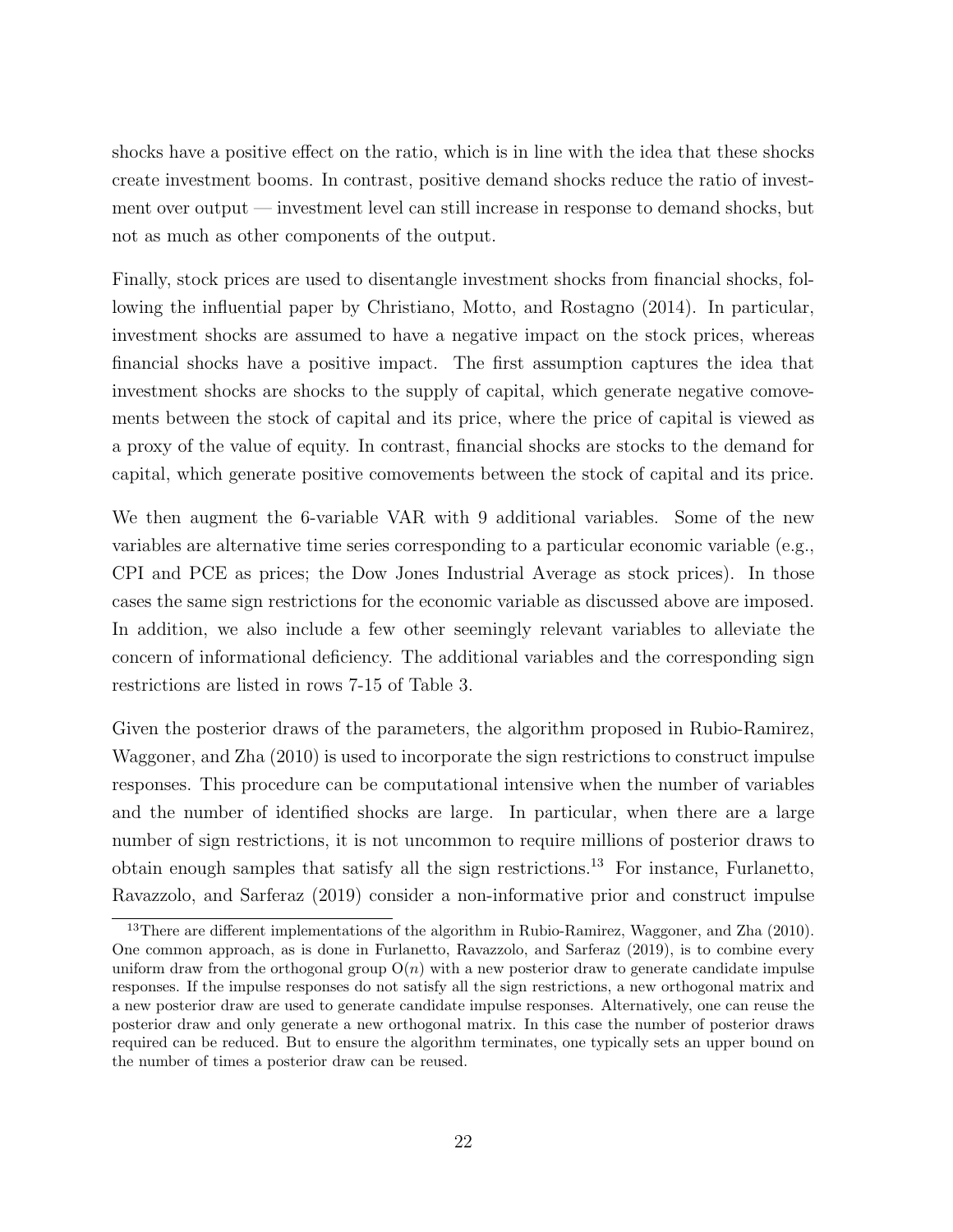responses using a standard Gibbs sampler in conjunction with the algorithm in Rubio-Ramirez, Waggoner, and Zha (2010). They report estimation time of about a week for the 6-variable VAR using a 12-core workstation. For our 15-variable VAR with more sign restrictions, it would be extremely computationally expensive to use a standard Gibbs sampler to obtain enough posterior draws. To make estimation feasible, we adopt the proposed asymmetric conjugate prior and the associated efficient sampler to generate posterior draws of the structural parameters. These structural parameters are then transformed to the corresponding reduced-form parameters, which are then used to construct candidate impulse responses.

| rapid 9. Digit resulted only and rechtance shocks.<br>Financial |           |           |           |                    |                    |
|-----------------------------------------------------------------|-----------|-----------|-----------|--------------------|--------------------|
|                                                                 | Supply    | Demand    | Monetary  | Investment         |                    |
| <b>GDP</b>                                                      | $^+$      |           |           | $^+$               | $\pm$              |
| GDP deflator                                                    |           | $^{+}$    | $^{+}$    | $\pm$              | $^{+}$             |
| 3-month thill rate                                              | NA        | $^{+}$    |           | $^{+}$             | $^{+}$             |
| Investment/output                                               | <b>NA</b> |           | <b>NA</b> | $^{+}$             | $\pm$              |
| S&P 500                                                         | $^{+}$    | NA        | <b>NA</b> |                    | $^{+}$             |
| Spread                                                          | <b>NA</b> | <b>NA</b> | <b>NA</b> | <b>NA</b>          | <b>NA</b>          |
| Spread 2                                                        | <b>NA</b> | <b>NA</b> | NA        | NA                 | <b>NA</b>          |
| Credit/Real estate value                                        | <b>NA</b> | <b>NA</b> | <b>NA</b> | <b>NA</b>          | <b>NA</b>          |
| Mortgage rates                                                  | NA        | NA        | NA        | NA                 | <b>NA</b>          |
| <b>CPI</b>                                                      |           | $^{+}$    | $^{+}$    | $^{+}$             | $^{+}$             |
| PCE                                                             |           | $^{+}$    | $^{+}$    | $^{+}$             | $^{+}$             |
| employment                                                      | <b>NA</b> | <b>NA</b> | <b>NA</b> | <b>NA</b>          | <b>NA</b>          |
| Industrial production                                           | $^{+}$    | $^{+}$    | $^{+}$    | $\hspace{0.1mm} +$ | $\hspace{0.1mm} +$ |
| 1-year thill rate                                               | NA        | $^{+}$    |           | $^{+}$             | $\pm$              |
| DJIA                                                            | $^+$      | ΝA        | ΝA        |                    | $\!+\!$            |

Table 3: Sign restrictions and identified shocks.

Note: Spread is defined as the difference between Moody's baa corporate bond yield and the federal funds rate; Spread 2 is the difference between Moody's baa corporate bond yield and 10-year treasury yield.

We first report results from the baseline model in Furlanetto, Ravazzolo, and Sarferaz (2019) using the asymmetric conjugate prior elicited on the reduced-form parameters and an updated dataset. Since an improper (non-informative) prior is used in the original study, to make our results comparable, we consider a proper but relatively vague prior by setting  $\widetilde{\kappa}_1 = \widetilde{\kappa}_2 = 1$ . Figure 2 plots the impulse responses of the 6 variables to an one-standard-deviation financial shock.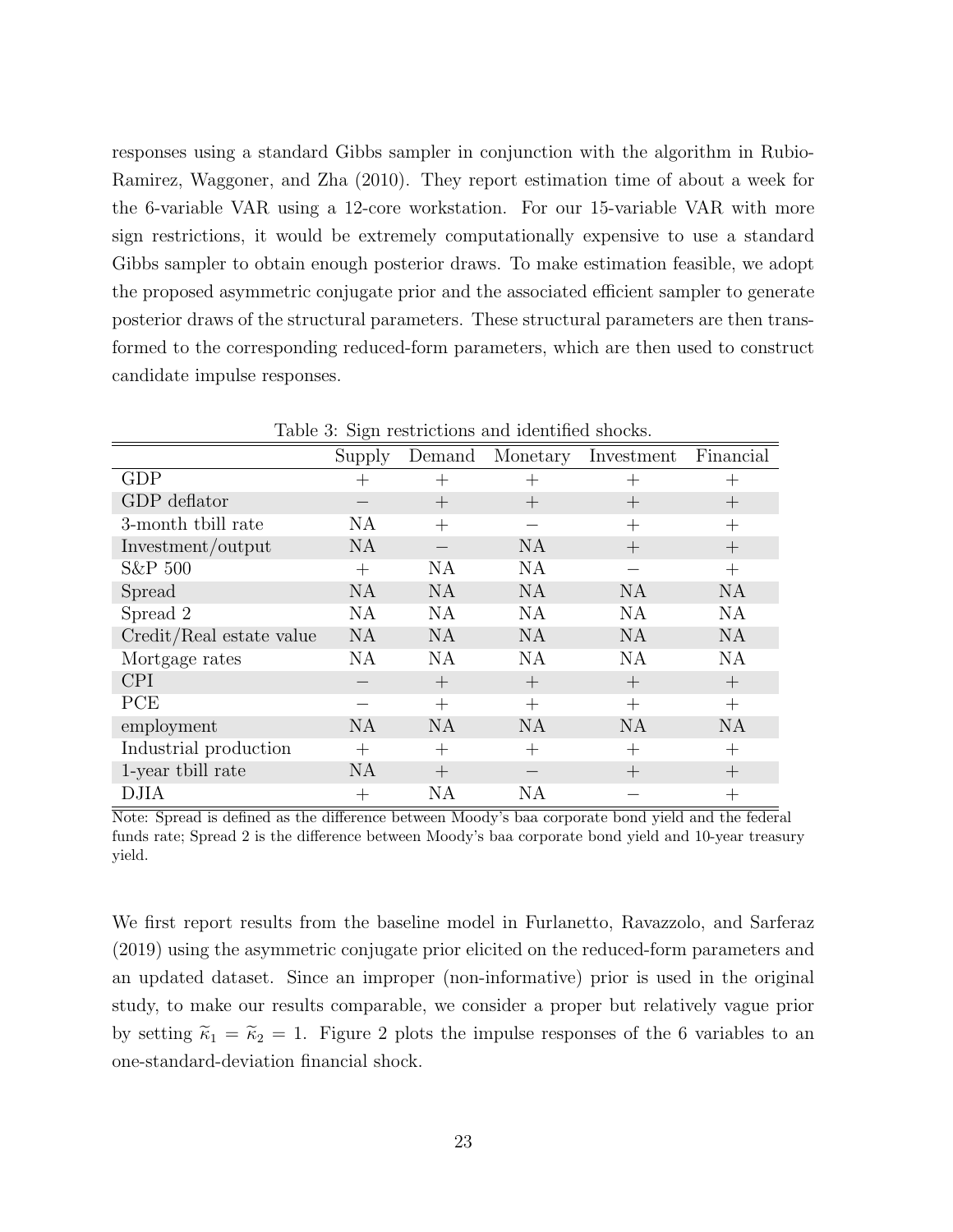Despite using a different prior and dataset, our results are remarkably similar to those reported in Figure 1 of Furlanetto, Ravazzolo, and Sarferaz (2019). In particular, we also find a large effect on GDP and a relatively smaller impact on prices. The responses of investment and stock prices are persistent. In particular, the credible intervals exclude 0 for the first 7 quarters after impact for both variables. It is also interesting to note that even though the responses of the credit spread are unrestricted in the estimation, they are strongly counter-cyclical — this highlights the fact that the estimated structural shock behaves like a financial stock. The only noticeable difference is that our median responses of prices are all positive, whereas those in Furlanetto, Ravazzolo, and Sarferaz (2019) have mixed signs (although the credible intervals in both cases are relatively wide and include 0 for some periods).



Figure 2: Impulse responses from a 6-variable VAR with the asymmetric conjugate prior to an one-standard-deviation financial shock. The shaded region represents the 16-th and 84-th percentiles.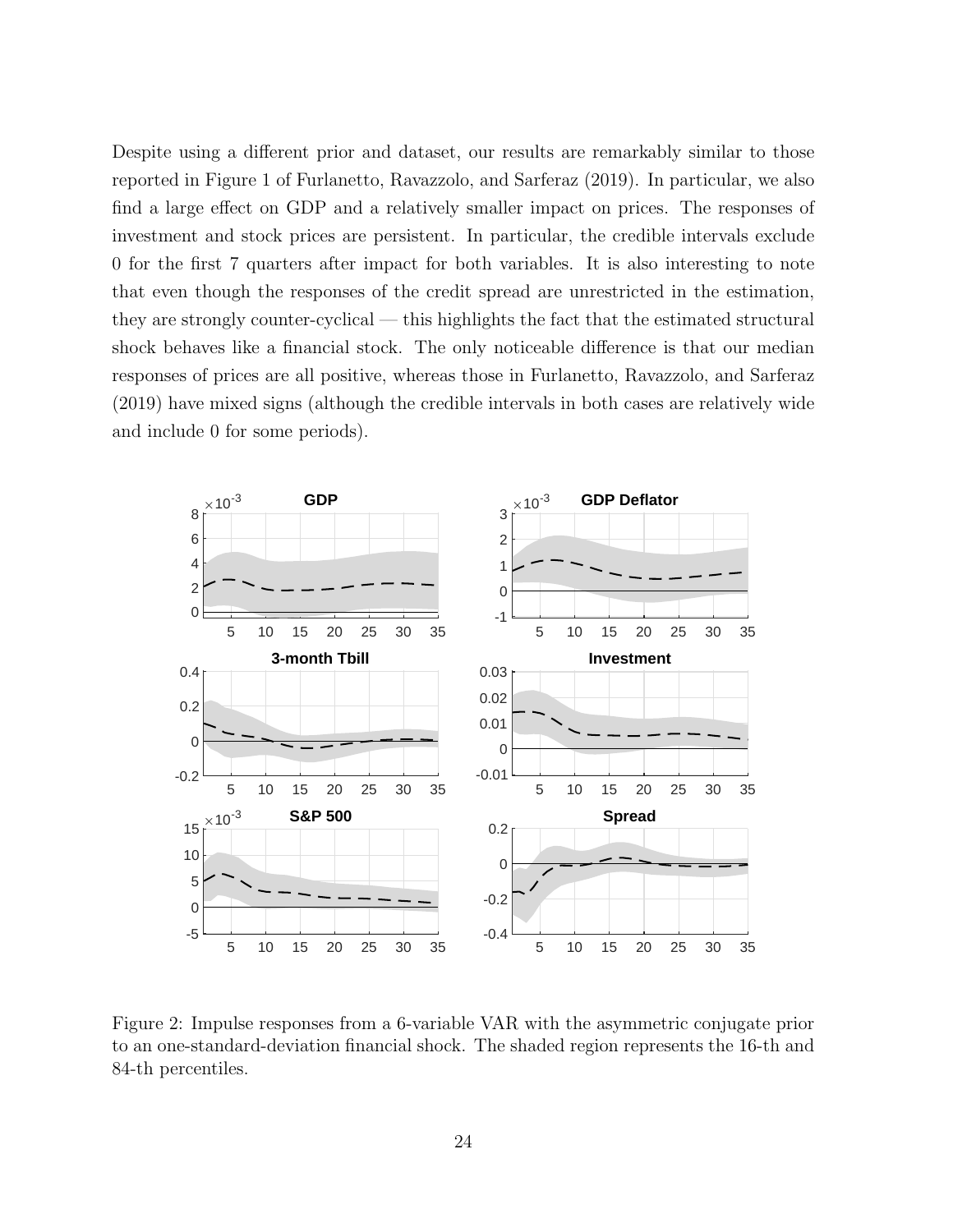As a comparison, we also compute the corresponding impulse responses under a standard independent normal and inverse-Wishart priors: a Minnesota prior on the VAR coefficients with hyperparameters  $\tilde{\kappa}_1 = \tilde{\kappa}_2 = 1$  and an inverse-Wishart prior on  $\tilde{\Sigma}$ . The results are almost identical to those obtained under the asymmetric conjugate prior (results are reported in the Online Appendix), suggesting any minor differences from Furlanetto, Ravazzolo, and Sarferaz (2019) are likely due to a slightly different dataset used.



Figure 3: Impulse responses from a 15-variable VAR with the asymmetric conjugate prior to an one-standard-deviation financial shock. The shaded region represents the 16-th and 84-th percentiles.

Next, we construct the impulse responses from the 15-variable VAR. Given the large number of VAR coefficients, appropriate shrinkage is vital in this case. We therefore obtain the optimal shrinkage hyperparameters by maximizing the marginal likelihood of the VAR with the asymmetric conjugate prior. As reported in Section 4.2, the optimal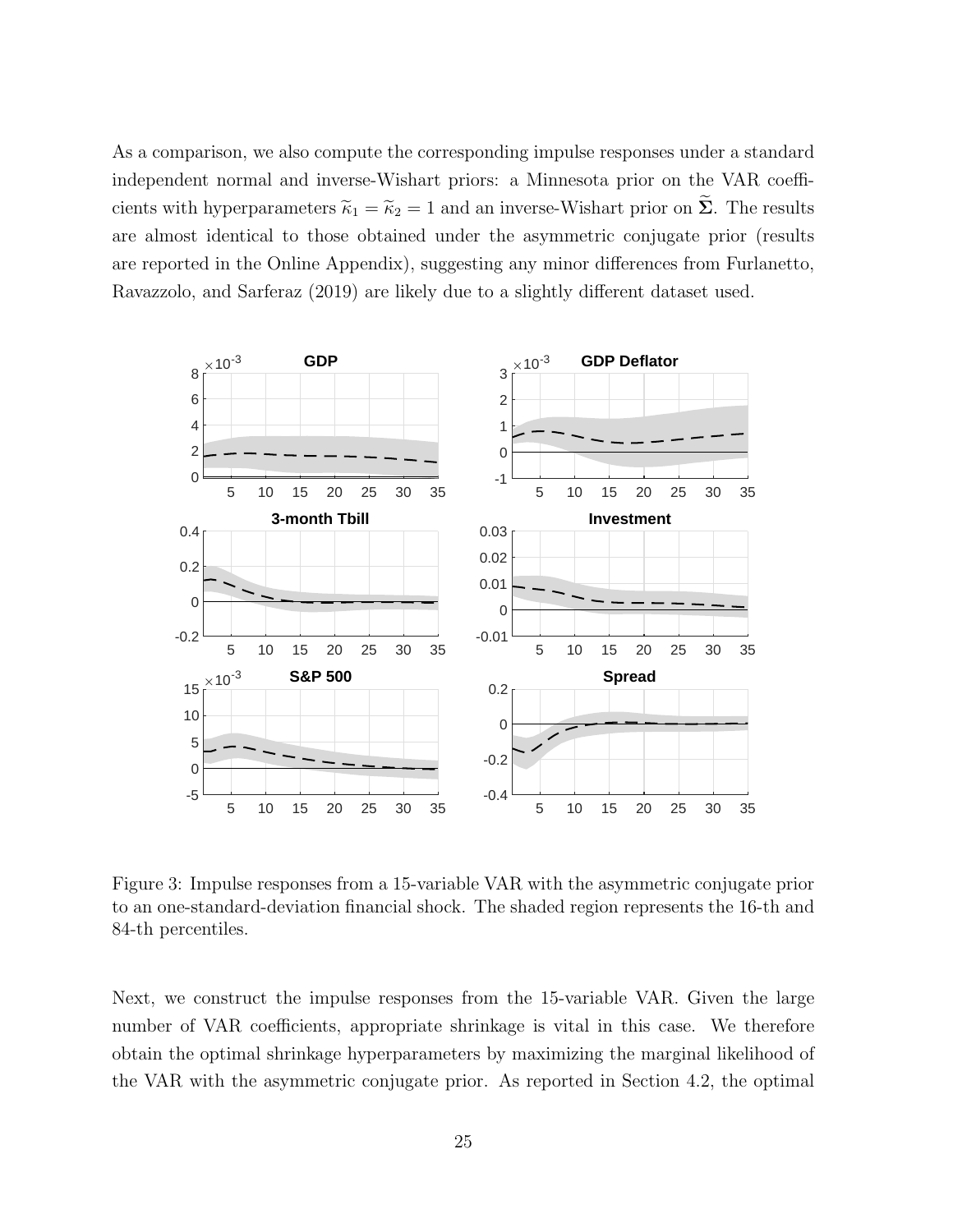shrinkage hyperparameters are found to be  $\tilde{\kappa}_1 = 0.058$  and  $\tilde{\kappa}_2 = 0.0043$ . The following results are based on these hyperparameter values.

Figure 3 reports the impulse responses of the same 6 variables to an one-standarddeviation financial shock. Compared to the results from the 6-variable VAR depicted in Figure 2, the median responses are mostly the same, but the credible intervals are substantially narrower. For example, the responses of GDP are much more precisely estimated — the credible intervals exclude 0 for the first 30 quarters after impact. These results highlight the usefulness of the proposed asymmetric conjugate prior and the value of including more variables and sign restrictions in identifying structural shocks.

As mentioned earlier, there are typically multiple data series corresponding to the same economic variable. And it is often unclear which one should be used, if only one variable is to be selected. In our application, for example, the time series GDP deflator, CPI and PCE are all good candidates for the economic variable prices. Instead of picking one out of the three candidates, we include them all in the analysis. Figure 4 reports impulse responses of the three measure of prices to an one-standard-deviation financial shock. The median responses of the three variables are all positive and have very similar shapes. However, their credible intervals are somewhat different — only in the case of CPI do the credible intervals mostly exclude 0. If one had only used CPI, one might have drawn a stronger conclusion than it is warranted. This again highlights the benefit of including more variables and performing a more comprehensive structural analysis.



Figure 4: Impulse responses of prices to an one-standard-deviation financial shock. The shaded region represents the 16-th and 84-th percentiles.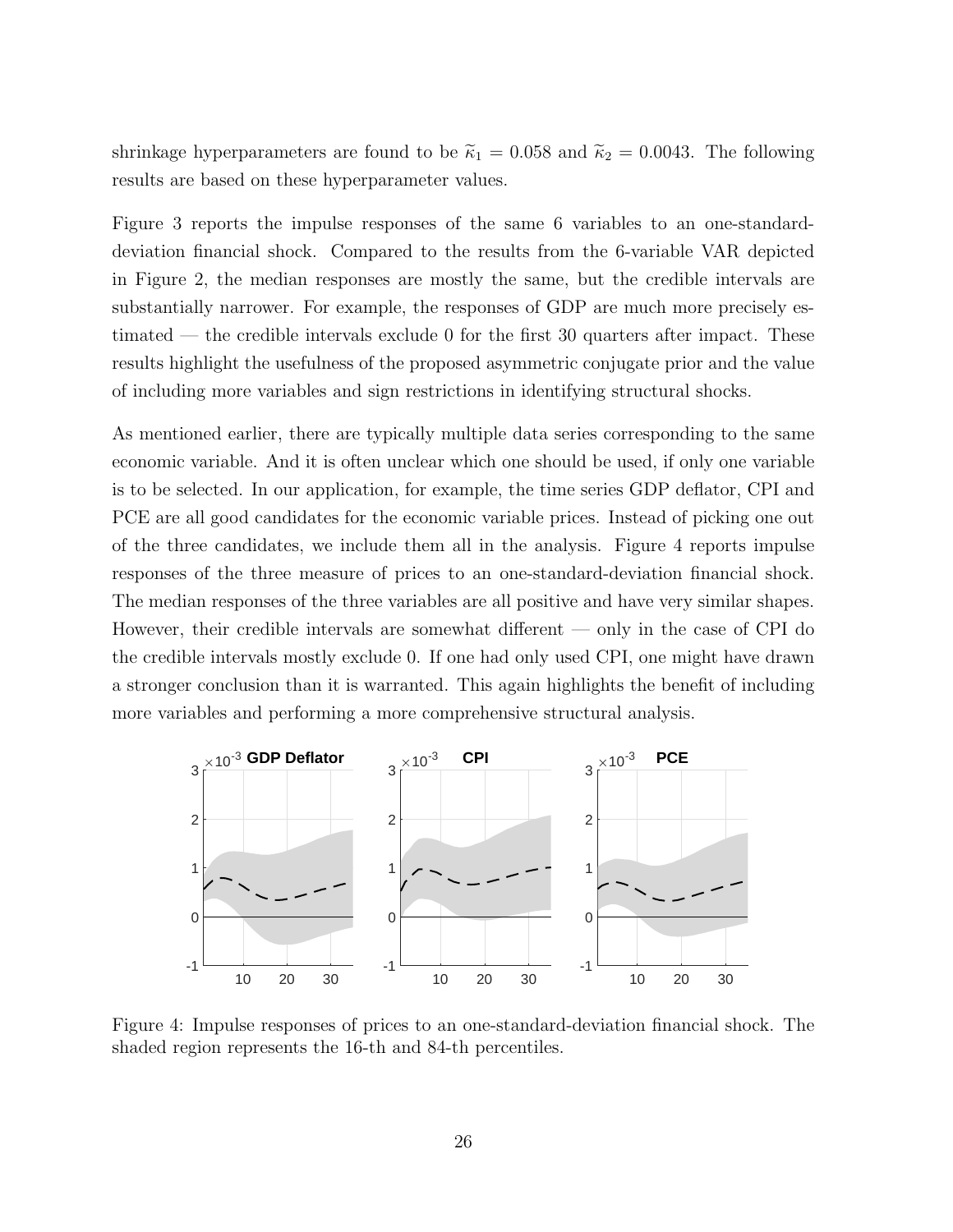## 5 Concluding Remarks and Future Research

We developed a new asymmetric conjugate prior for large BVARs that can accommodate cross-variable shrinkage, while maintaining many useful analytical results as the natural conjugate prior. Using the new prior and the associated efficient sampler, we were able to identify 5 structural shocks using a 15-variable VAR with a set of sign restrictions on the contemporaneous impact matrix. We showed that the larger number of variables and sign restrictions — when used in conjunction with the asymmetric conjugate prior — can sharpen inference on impulse responses.

There is now a large empirical literature that shows that models with stochastic volatility tend to forecast substantially better (Clark, 2011; D'Agostino, Gambetti, and Giannone, 2013; Cross and Poon, 2016). In future work, it would be useful to develop similar efficient posterior samplers for large BVARs with stochastic volatility, such as the models in Carriero, Clark, and Marcellino (2019) and Chan, Eisenstat, and Strachan (2020). In addition, it would be interesting to use Proposition 1 to construct a multivariate stochastic volatility model that is invariant to reordering of the variables.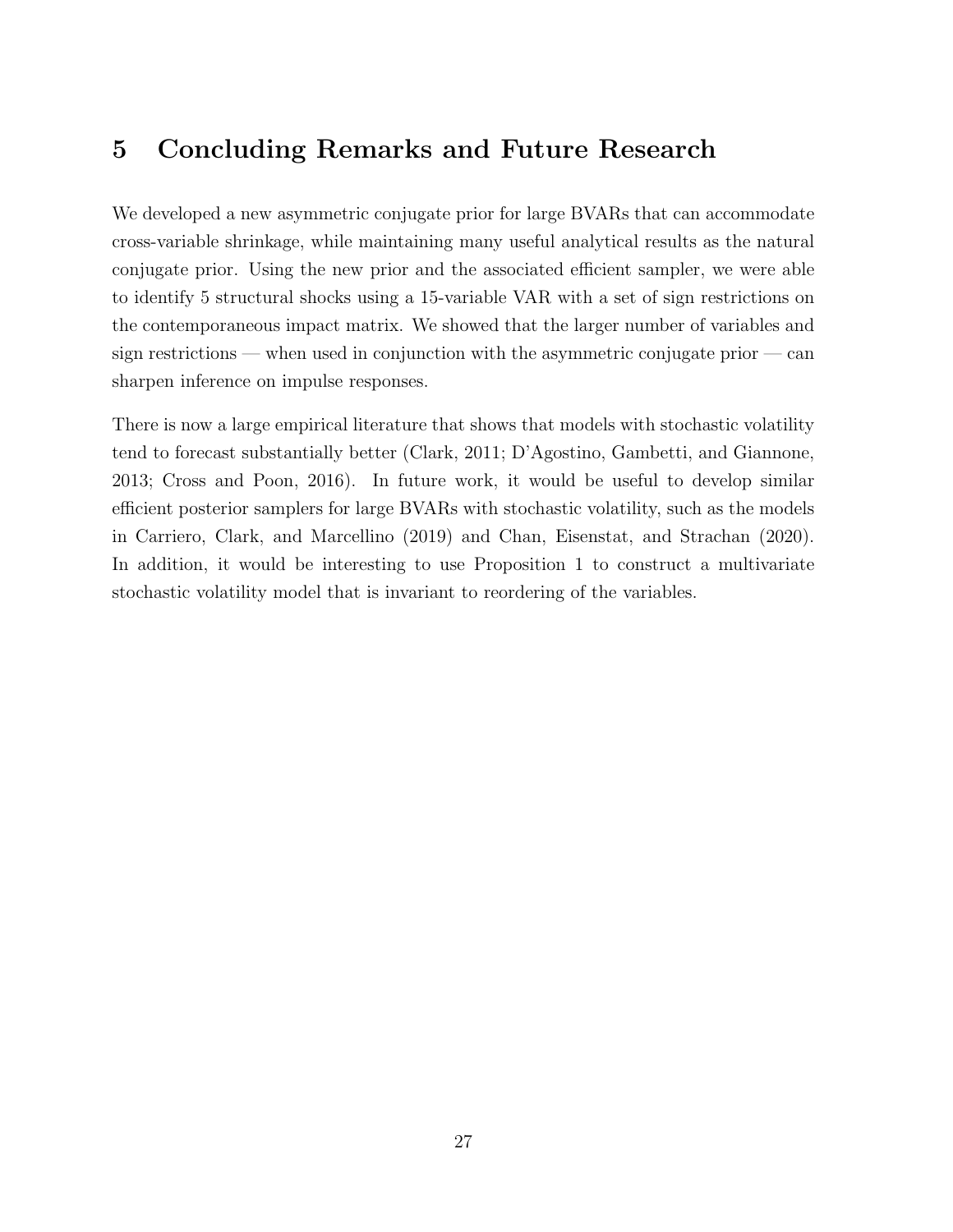## Appendix A: Data

This appendix provides the details of the raw data used to construct the variables in the empirical application. In particular, Table 4 lists the variables and their sources. The sample period is from 1985:Q1 to 2019:Q4.

|                              |                                                                                    | <b>TT</b>                            |
|------------------------------|------------------------------------------------------------------------------------|--------------------------------------|
| Variable                     | Description                                                                        | Source                               |
| GDP                          | Log of real GNP/GDP                                                                | Federal Reserve Bank of Philadelphia |
| GDP Deflator                 | Log of price index of GNP/GDP                                                      | Federal Reserve Bank of Philadelphia |
| 3-month treasury bill        | 3-month treasury bill rate                                                         | Federal Reserve Bank of St. Louis    |
| Investment                   | Log of real gross private domestic investment                                      | Federal Reserve Bank of St. Louis    |
| S&P 500                      | $Log of S\&P 500$                                                                  | Yahoo Finance                        |
| Total credit                 | Log of loans to non-financial private sector                                       | Board of Governors of the Federal    |
|                              |                                                                                    | Reserve System                       |
| Mortgages                    | Log of home mortgages of households and                                            | Federal Reserve Bank of St. Louis    |
|                              | non-profit organizations                                                           |                                      |
| Real estate value            | Log of real estate at market value of households Federal Reserve Bank of St. Louis |                                      |
|                              | and non-profit organizations                                                       |                                      |
| Corporate bond yield         | Moody's baa corporate bond yield                                                   | Federal Reserve Bank of St. Louis    |
| 10-year treasury note        | 10-year treasury constant maturity rate                                            | Federal Reserve Bank of St. Louis    |
| Federal funds rate           | Federal funds rate                                                                 | Federal Reserve Bank of St. Louis    |
| Mortgage rate                | 30-year fixed rate mortgage average                                                | Federal Reserve Bank of St. Louis    |
| CPI                          | Log of consumer price index                                                        | Federal Reserve Bank of St. Louis    |
| PCE                          | Log of price index of personal consumption<br>expenditure                          | Federal Reserve Bank of St. Louis    |
| Employment                   | Log of employment level                                                            | Federal Reserve Bank of St. Louis    |
| Industrial production        | Log of industrial production index                                                 | Federal Reserve Bank of St. Louis    |
|                              |                                                                                    |                                      |
| 1-year treasury bill         | 1-year treasury constant maturity rate                                             | Federal Reserve Bank of St. Louis    |
| Dow Jones Industrial Average | Log of Dow Jones Industrial Average index                                          | Google Finance                       |

Table 4: Description of variables used in the empirical application.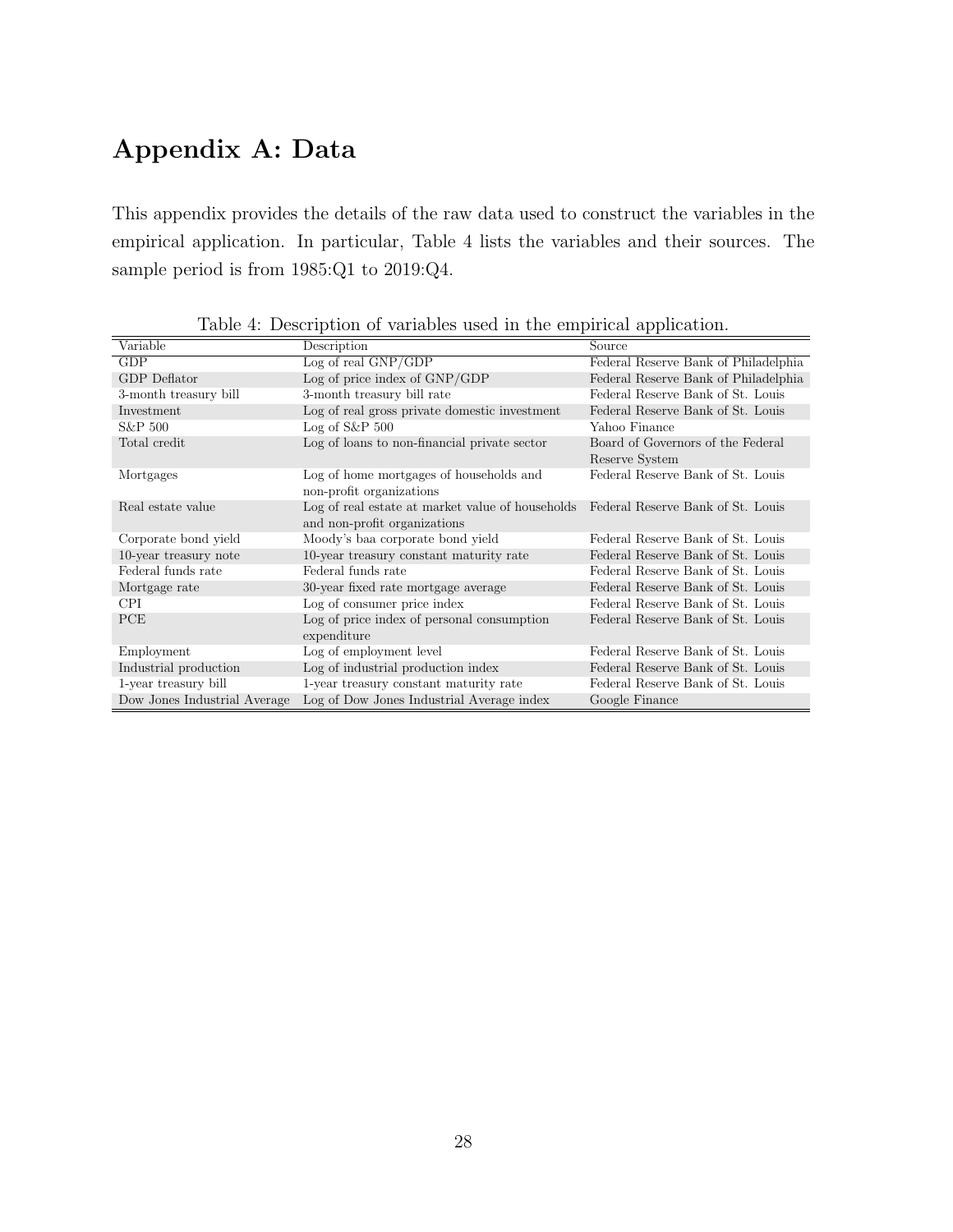### Appendix B: Derivation of the Marginal Likelihood

In this appendix we prove that the marginal likelihood of the  $VAR(p)$  under the asymmetric conjugate prior in (4) has the following expression:

$$
p(\mathbf{y}) = \prod_{i=1}^{n} (2\pi)^{-\frac{T}{2}} |\mathbf{V}_i|^{-\frac{1}{2}} |\mathbf{K}_{\theta_i}|^{-\frac{1}{2}} \frac{\Gamma(\nu_i + T/2) S_i^{\nu_i}}{\Gamma(\nu_i) \widehat{S}_i^{\nu_i + \frac{T}{2}}}.
$$

This result follows from direct computation:

$$
p(\mathbf{y}) = \prod_{i=1}^{n} p(\mathbf{y}_i) = \prod_{i=1}^{n} \int p(\theta_i, \sigma_i^2) p(\mathbf{y}_i | \theta_i, \sigma^2) d(\theta_i, \sigma_i^2)
$$
  
\n
$$
= \prod_{i=1}^{n} c_i (2\pi)^{-\frac{T}{2}} \int (\sigma_i^2)^{-(\nu_i + \frac{T + k_i}{2} + 1)} e^{-\frac{1}{\sigma_i^2} (\hat{S}_i + \frac{1}{2}(\theta_i - \hat{\theta}_i)' \mathbf{K}_{\theta_i}(\theta_i - \hat{\theta}_i))} d(\theta_i, \sigma_i^2)
$$
  
\n
$$
= \prod_{i=1}^{n} c_i (2\pi)^{-\frac{T}{2}} (2\pi)^{\frac{k_i}{2}} |\mathbf{K}_{\theta_i}^{-1}|^{\frac{1}{2}} \frac{\Gamma(\nu_i + T/2)}{\hat{S}_i^{\nu_i + \frac{T}{2}}}
$$
  
\n
$$
= \prod_{i=1}^{n} (2\pi)^{-\frac{T}{2}} |\mathbf{V}_i|^{-\frac{1}{2}} |\mathbf{K}_{\theta_i}|^{-\frac{1}{2}} \frac{\Gamma(\nu_i + T/2) S_i^{\nu_i}}{\Gamma(\nu_i) \hat{S}_i^{\nu_i + \frac{T}{2}}}.
$$

where  $c_i = (2\pi)^{-\frac{k_i}{2}} |\mathbf{V}_i|^{-\frac{1}{2}} S_i^{\nu_i} / \Gamma(\nu_i)$ ,  $\mathbf{K}_{\theta_i} = \mathbf{V}_i^{-1} + \mathbf{X}_i' \mathbf{X}_i$ ,  $\hat{\theta}_i = \mathbf{K}_{\theta_i}^{-1} (\mathbf{V}_i^{-1} \mathbf{m}_i + \mathbf{X}_i' \mathbf{y}_i)$  and  $\hat{S}_i = S_i + (\mathbf{y}_i' \mathbf{y}_i + \mathbf{m}_i' \mathbf{V}_i^{-1} \mathbf{m}_i - \hat{\boldsymbol{\theta}}_i' \mathbf{K}_{\boldsymbol{\theta}_i} \hat{\boldsymbol{\theta}}_i)/2$ . In the above derivation we have used the fact that

$$
\int (\sigma_i^2)^{-\left(\nu_i + \frac{T+k_i}{2} + 1\right)} e^{-\frac{1}{\sigma_i^2} \left(\widehat{S}_i + \frac{1}{2}(\boldsymbol{\theta}_i - \widehat{\boldsymbol{\theta}}_i)' \mathbf{K}_{\boldsymbol{\theta}_i}(\boldsymbol{\theta}_i - \widehat{\boldsymbol{\theta}}_i)\right)} = (2\pi)^{\frac{k_i}{2}} |\mathbf{K}_{\boldsymbol{\theta}_i}^{-1}|^{\frac{1}{2}} \frac{\Gamma(\nu_i + T/2)}{\widehat{S}_i^{\nu_i + \frac{T}{2}}}.
$$

The above equality holds because the quantity on the right-hand side is the normalizing constant of the  $(\theta_i, \sigma_i^2) \sim \mathcal{NIG}(\mathbf{m}_i, \mathbf{V}_i, \nu_i, S_i)$  distribution.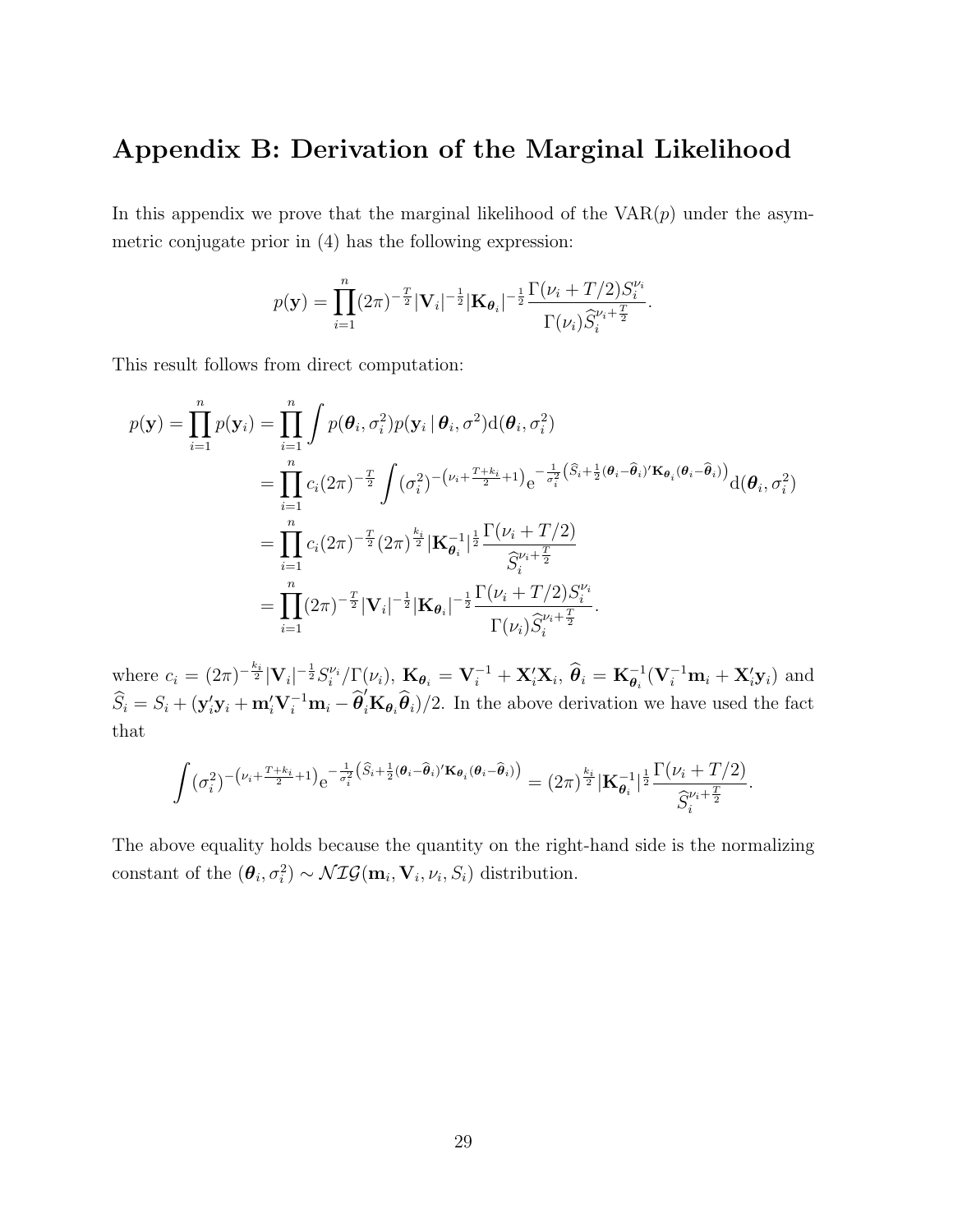### References

- ANDO, T., AND A. ZELLNER (2010): "Hierarchical Bayesian analysis of the seemingly unrelated regression and simultaneous equations models using a combination of direct Monte Carlo and importance sampling techniques," *Bayesian Analysis*, 5(1), 65–95.
- Banbura, M., D. Giannone, and L. Reichlin (2010): "Large Bayesian vector auto regressions," Journal of Applied Econometrics, 25(1), 71–92.
- BAUMEISTER, C., AND J. D. HAMILTON (2015): "Sign restrictions, structural vector autoregressions, and useful prior information," Econometrica, 83(5), 1963–1999.
- Bognanni, M. (2021): "Comment on 'Large Bayesian vector autoregressions with stochastic volatility and non-conjugate priors'," Journal of Econometrics.
- CANOVA, F., AND M. PAUSTIAN (2011): "Business cycle measurement with some theory," Journal of Monetary Economics, 58(4), 345–361.
- Carriero, A., J. C. C. Chan, T. E. Clark, and M. G. Marcellino (2021): "Corrigendum to: Large Bayesian vector autoregressions with stochastic volatility and non-conjugate priors," working paper.
- Carriero, A., T. E. Clark, and M. G. Marcellino (2015): "Bayesian VARs: Specification Choices and Forecast Accuracy," Journal of Applied Econometrics, 30(1), 46–73.
	- (2016): "Common drifting volatility in large Bayesian VARs," *Journal of Busi*ness and Economic Statistics, 34(3), 375–390.
- (2019): "Large Bayesian vector autoregressions with stochastic volatility and non-conjugate priors," *Journal of Econometrics*, forthcoming.
- Carriero, A., G. Kapetanios, and M. Marcellino (2009): "Forecasting exchange rates with a large Bayesian VAR," International Journal of Forecasting, 25(2), 400–417.
- Chan, J. C. C. (2013): "Moving Average Stochastic Volatility Models with Application to Inflation Forecast," Journal of Econometrics, 176(2), 162–172.
- (2020a): "Large Bayesian VARs: A Flexible Kronecker Error Covariance Structure," Journal of Business and Economic Statistics, 38(1), 68–79.
- (2020b): "Large Bayesian Vector Autoregressions," in Macroeconomic Forecasting in the Era of Big Data, ed. by P. Fuleky, pp. 95–125. Springer.
- Chan, J. C. C., and E. Eisenstat (2018): "Comparing Hybrid Time-Varying Parameter VARs," Economics Letters, 171, 1–5.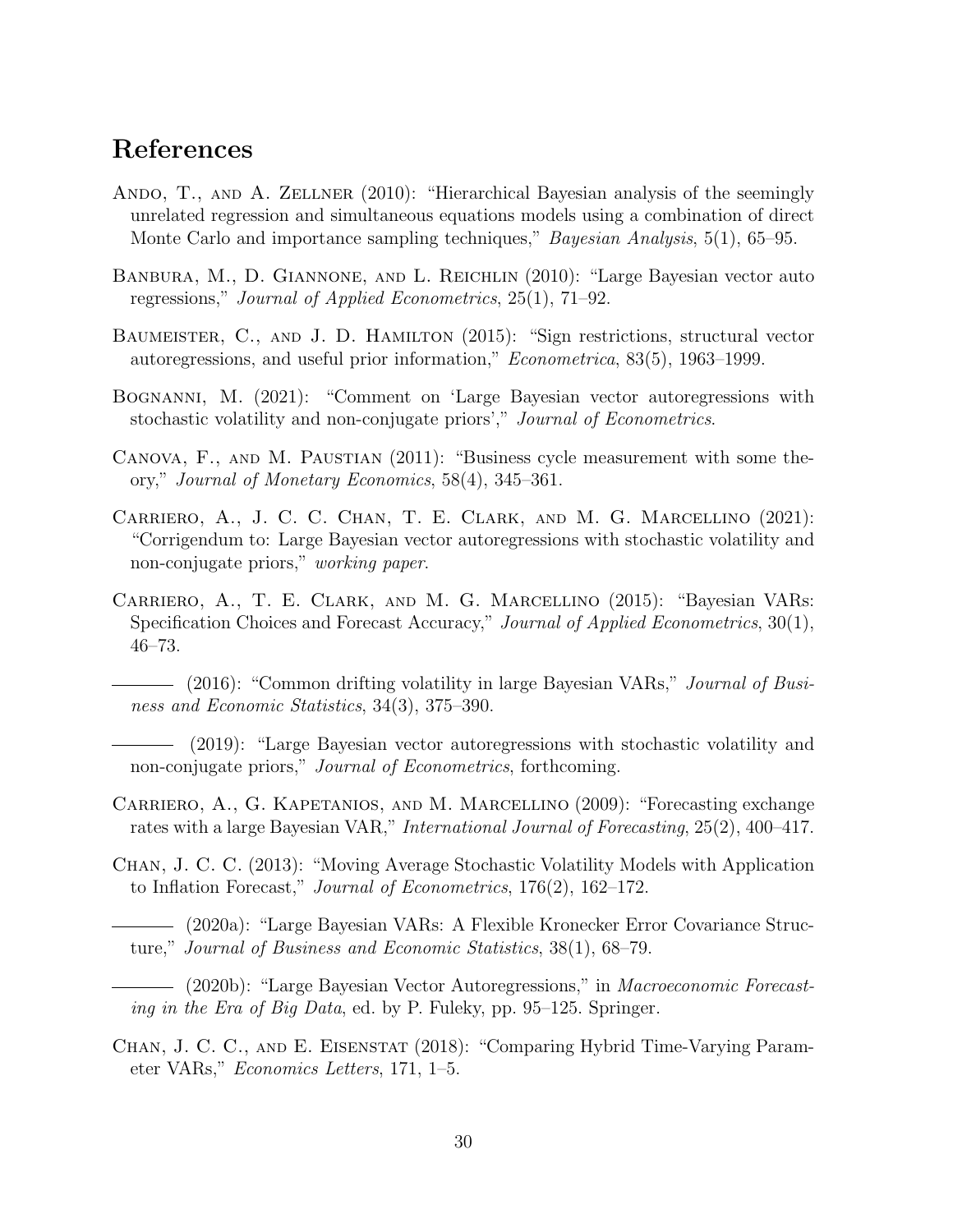- Chan, J. C. C., E. Eisenstat, and R. W. Strachan (2020): "Reducing the State Space Dimension in a Large TVP-VAR," Journal of Econometrics, 218(1), 105–118.
- CHAN, J. C. C., L. JACOBI, AND D. ZHU (2020): "Efficient Selection of Hyperparameters in Large Bayesian VARs Using Automatic Differentiation," Journal of Forecasting, 39(6), 934–943.
- Chan, J. C. C., and I. Jeliazkov (2009): "MCMC Estimation of Restricted Covariance Matrix," Journal of Computational and Graphical Statistics, 18, 457–480.
- CHRISTIANO, L. J., R. MOTTO, AND M. ROSTAGNO (2014): "Risk Shocks," American Economic Review, 104(1), 27–65.
- Clark, T. E. (2011): "Real-time density forecasts from Bayesian vector autoregressions with stochastic volatility," Journal of Business and Economic Statistics, 29(3), 327– 341.
- Cross, J., and A. Poon (2016): "Forecasting structural change and fat-tailed events in Australian macroeconomic variables," Economic Modelling, 58, 34–51.
- D'AGOSTINO, A., L. GAMBETTI, AND D. GIANNONE (2013): "Macroeconomic forecasting and structural change," Journal of Applied Econometrics, 28, 82–101.
- DEL NEGRO, M., AND F. SCHORFHEIDE (2004): "Priors from General Equilibrium Models for VARs," International Economic Review, 45, 643–673.
- DIEPPE, A., R. LEGRAND, AND B. VAN ROYE (2016): "The BEAR toolbox," ECB Working Paper 1934.
- Eisenstat, E., J. C. C. Chan, and R. W. Strachan (2016): "Stochastic Model Specification Search for Time-Varying Parameter VARs," Econometric Reviews, 35(8- 10), 1638–1665.
- FURLANETTO, F., F. RAVAZZOLO, AND S. SARFERAZ (2019): "Identification of financial factors in economic fluctuations," The Economic Journal, 129(617), 311–337.
- GAMBETTI, L. (2021): "Shocks, Information, and Structural VARs," in *Oxford Research* Encyclopedia of Economics and Finance.
- Giannone, D., M. Lenza, and G. E. Primiceri (2015): "Prior selection for vector autoregressions," Review of Economics and Statistics, 97(2), 436–451.
- HANSEN, L. P., AND T. J. SARGENT (1991): "Two difficulties in interpreting vector autoregressions," in Rational Expectations Econometrics, ed. by L. P. Hansen, and T. J. Sargent, pp. 77–119. Westview Press.